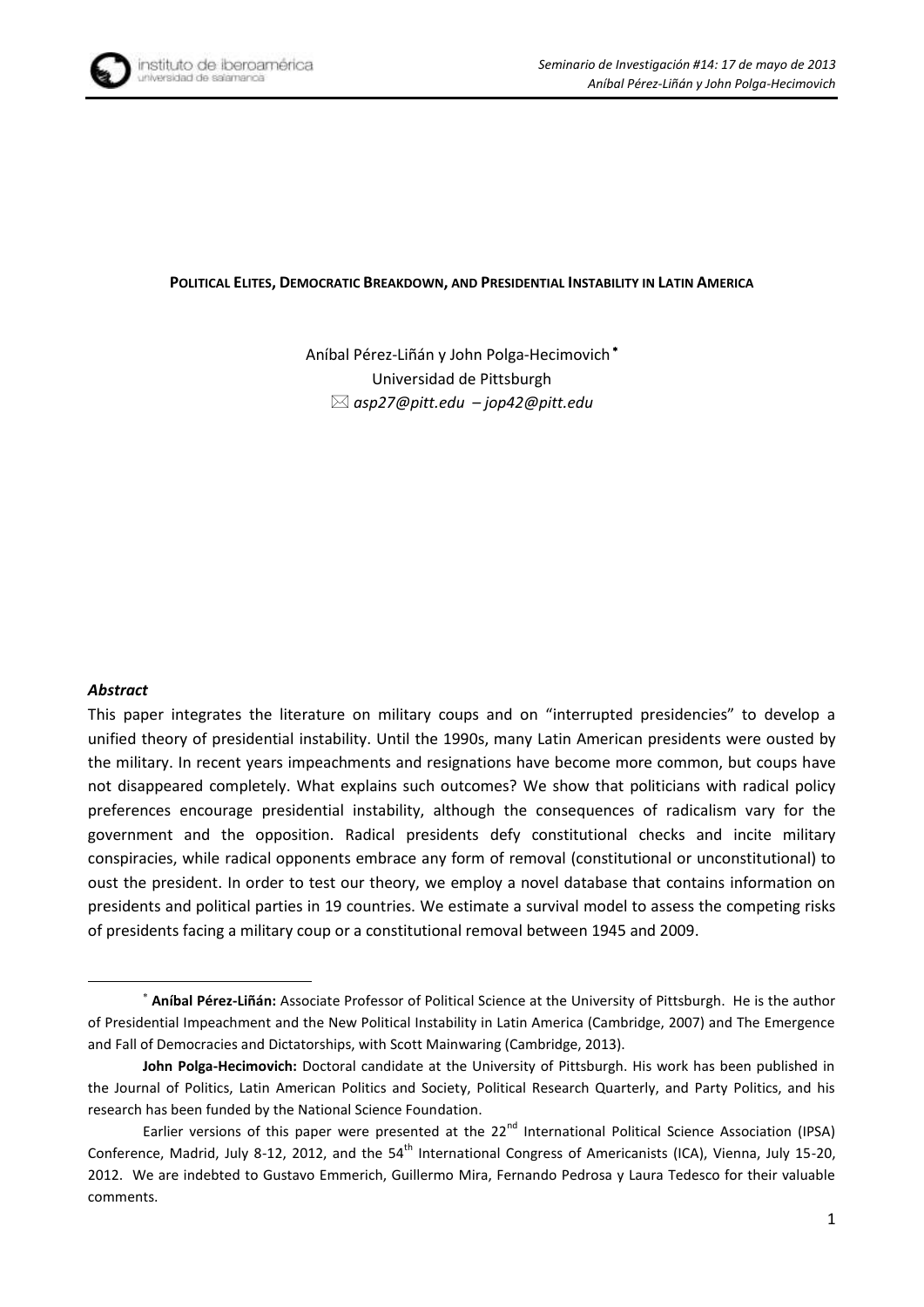Historically, many Latin America countries have fallen prey to regime breakdown, specifically in the form of military coups. However, since the 1980s military coups have grown rarer while constitutional forms of presidential removal have increased. That is, whereas the earlier type of instability often resulted in the breakdown of the democratic regime, this "new" pattern of political instability threatens only the president. Between 1978 and 2012, 17 constitutional presidents were removed from office through civilian mechanisms such as impeachments, declarations of presidential incapacity, or the call for an early resignation, without a military intervention (Pérez-[Liñán 2007](#page-17-0)).

Are contemporary forms of presidential instability manifestations of the old regional pattern of regime breakdown, or are they a new political phenomenon driven by different explanations? The literature has not offered a complete answer to this question, although recent works have hinted at possible similarities between military coups and civilian replacements. Llanos and Marsteintredet (2010) labeled the new phenomenon "presidential breakdowns" establishing a parallel with old-fashioned democratic breakdowns. Valenzuela (1994) claimed that similar problems in the design of presidential constitutions underpin the two historical processes. Kim and Bahry [\(2008\)](#page-16-0) treated coups, resignations, and impeachments as part of the same phenomenon. Most authors seem to implicitly accept that coups and presidential downfalls share some common causes, although the limited ability of military officers to intervene in politics in the post-Cold War has brought to the fore the use of constitutional mechanisms to remove incumbents (Pérez-Liñán 2007). Although we do not dismiss this argument, recent military intervention in Honduras (2009) and continued military involvement in civilian affairs in Ecuador indicate that the "old" era of coups and regime breakdown may not be completely over [\(Taylor-Robinson and Ura](#page-17-1) [2013\)](#page-17-1).

In this paper, we focus on the radicalization of political elites as one of the main explanations for presidential instability. Irrespective of their ideological leanings, elites with radical preferences are impatient to achieve their policy goals, unwilling to compromise, and reluctant to respect institutional constraints. A radical opposition mobilized against the president's agenda is likely to conspire in order to terminate the administration. Such conspiracies may involve military or civilian allies, depending on the historical context. In turn, a radical president will seek to bypass the legislature or control the courts in order to impose the administration's agenda. This strategy usually triggers further radicalization among opponents. And because legislatures and courts are weak actors in the context of a radical presidency, opponents may see military rebellion as the only feasible way to remove the president from office. Thus, we hypothesize that the radicalization of opposition forces will lead generally to the destabilization of democratically elected administrations, while the radicalization of presidents will lead distinctly to military interruptions.

However, domestic forces operate in the context of broader regional trends. In the past, when few countries in the region were democratic, military action against the president was an effective path to pursue radical policy goals. After 1978, the spread of democratization in the region reduced the viability of military adventures and forced radical opponents to find constitutional mechanisms to oust presidents from office. At the present, the political cost of military action is high, and alternative strategies such as congressional impeachments or social mobilization to destabilize the government are a preferred course of action.

In the first part of the paper we review historical patterns of political instability in Latin America and present our hypothesis about the impact of radical policy preferences. In the second section we revise alternative explanations for the ousting of Latin American presidents. An extensive literature has examined the institutional, structural, and economic determinants of military coups [\(Belkin and Schofer 2003;](#page-15-0) [Collier](#page-15-1)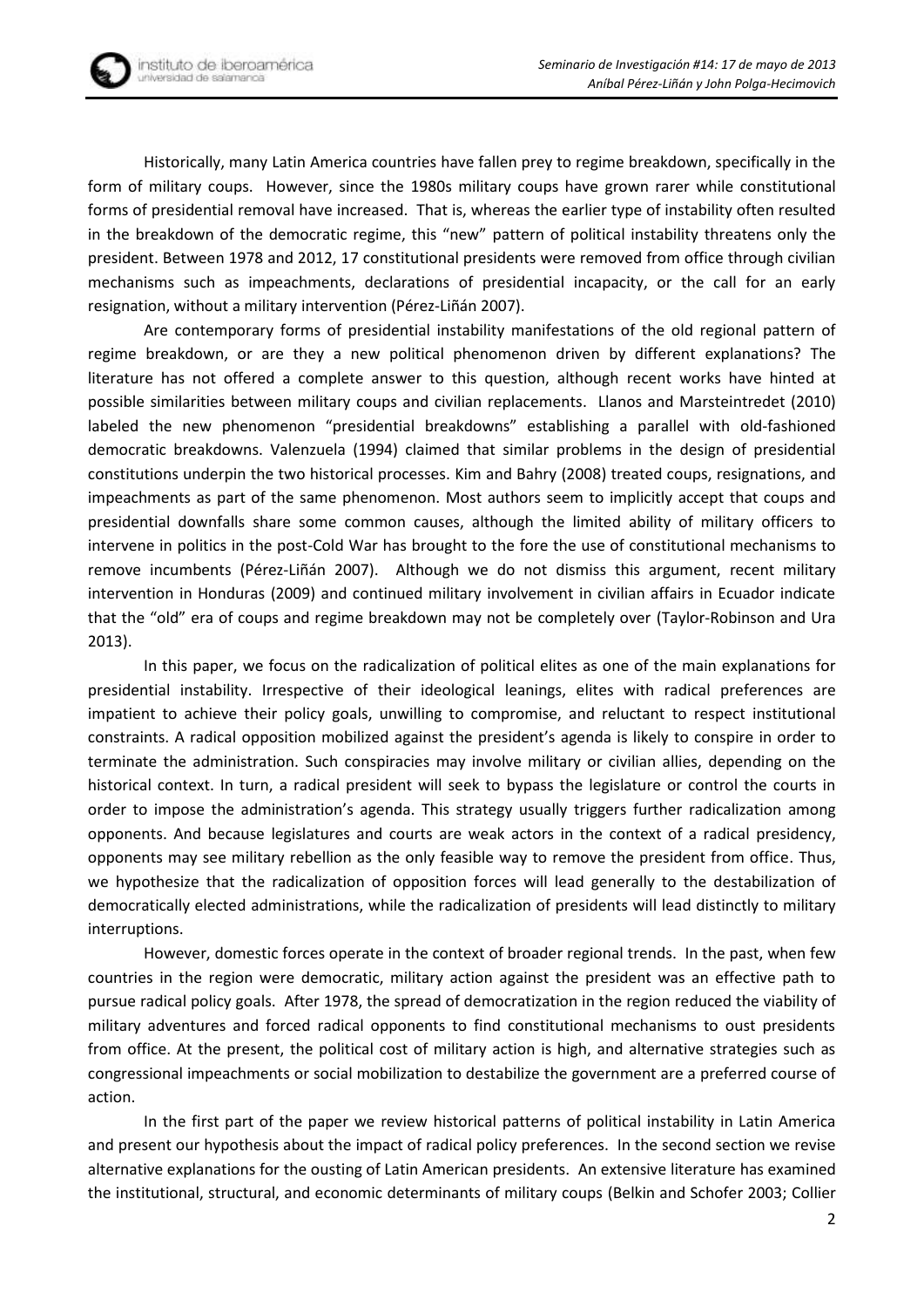

**.** 

[and Hoeffler 2006;](#page-15-1) [Fitch 2005;](#page-15-2) [O'Kane 1981\)](#page-17-2), and a smaller literature looks at the causes of the recent wave of presidential impeachments and presidential breakdown in the region [\(Baumgartner and Kada 2003;](#page-15-3) [Llanos and Marsteintredet 2010a;](#page-16-1) Pérez-[Liñán 2007](#page-17-0)). With very few exceptions ([Álvarez and](#page-15-4)  [Marsteintredet 2010;](#page-15-4) [Kim and Bahry 2008\)](#page-16-0), no one has offered a unified theory or empirically tested the shared as well as divergent causes of these phenomena. We develop a theory linking coups, impeachments, and other irregular presidential exits. In the following section we test the argument with data for 19 Latin American countries between 1945 and 2009. Our conclusions emphasize the consistent peril posed by radical elites for presidential stability. These perils are created not only by radical *opponents*, but also by radical presidents who close the space for democratic politics.

## **1. Radicalism and Presidential Instability in Latin America**

Before the third wave of democratization, presidential crises in Latin America usually led to some form of military intervention. Civilian rule was rare, and efforts to construct enduring democratic institutions were frustrated by high rates of instability. Fossum [\(1967\)](#page-15-5) found that from 1907 to 1966, a period of only sixty years, the twenty republics of Latin America experienced a cumulative total of 105 military coups d'état which increased in each twenty year period: 25 from 1907 to 1926, 34 from 1927 to 1946, and 41 from 1947 to 1966.<sup>1</sup> Writing in 1966, Needler asserted that the coup d'état and the establishment of *de facto* military rule was "the most characteristic feature of Latin American politics" [\(Needler 1966: 616\)](#page-16-2). Almost a decade later, Lowenthal noted that, "army officers rule in more than half the countries of Latin America; in most of the rest, they participate actively in politics without currently occupying the presidential chair" [\(Lowenthal 1974: 107\)](#page-16-3). By 1977 only Colombia, Costa Rica, and Venezuela could be classified as democracies. However, since the democratization of Ecuador in 1978, military intervention and coups d'état have dropped precipitously [\(Dix 1994\)](#page-15-6).

The "new" instability in Latin America is characterized by stable regimes but unstable presidents. Early studies focused on presidential impeachment as the novel mechanism employed to remove the president ([Kada 2003; Pérez](#page-16-4)-Liñán 2007), but forced resignations and alternative legislative procedures have also worked to remove the chief executive while preserving constitutional order (Llanos and Marsteintredet 2010; Valenzuela 2004). This instability has been widespread. Between 1978 and 2012, six democratically elected presidents were impeached by Congress or left anticipating an impeachment: Fernando Collor de Mello (Brazil, 1992), Carlos Andrés Pérez (Venezuela, 1993), Abdalá Bucaram (Ecuador, 1997), Raúl Cubas Grau (Paraguay, 1999), Lucio Gutiérrez (Ecuador, 2005), and Fernando Lugo (Paraguay, 2012). Five elected presidents also resigned in the midst of a crisis: Hernán Siles Zuazo (Bolivia, 1985), Raúl Alfonsín (Argentina, 1989), Alberto Fujimori (Peru, 2000), Fernando de la Rúa (Argentina, 2001), Gonzalo Sánchez de Lozada (Bolivia, 2003). Five other interim presidents were unable to complete the terms for which they tried to fill in: Rosalía Arteaga (Ecuador, 1997), Alberto Rodríguez Saá (Argentina, 2002), Eduardo Duhalde (Argentina, 2003), Carlos Mesa (Bolivia, 2005), Eduardo Rodríguez Veltzé (Bolivia, 2006). In turn, Joaquín Balaguer (República Dominicana, 1996) resigned after two years as part of an agreement to overcome an electoral dispute. Only three presidents during this period left as a result of military intervention: Jorge Serrano (Guatemala, 1993), Jamil Mahuad (Ecuador, 2000), and Manuel Zelaya (Honduras, 2009), and in the first case because the middle ranks refused to support Serrano's coup against Congress. In no instance was a dictatorship established as a consequence of the overthrow.

 $^1$  Fossum defines a coup d'état to be "any successful deposition of incumbent head of state, civilian, or military, by the military forces, or parts of them, with, or without civilian participation" (Fossum 1967: 228).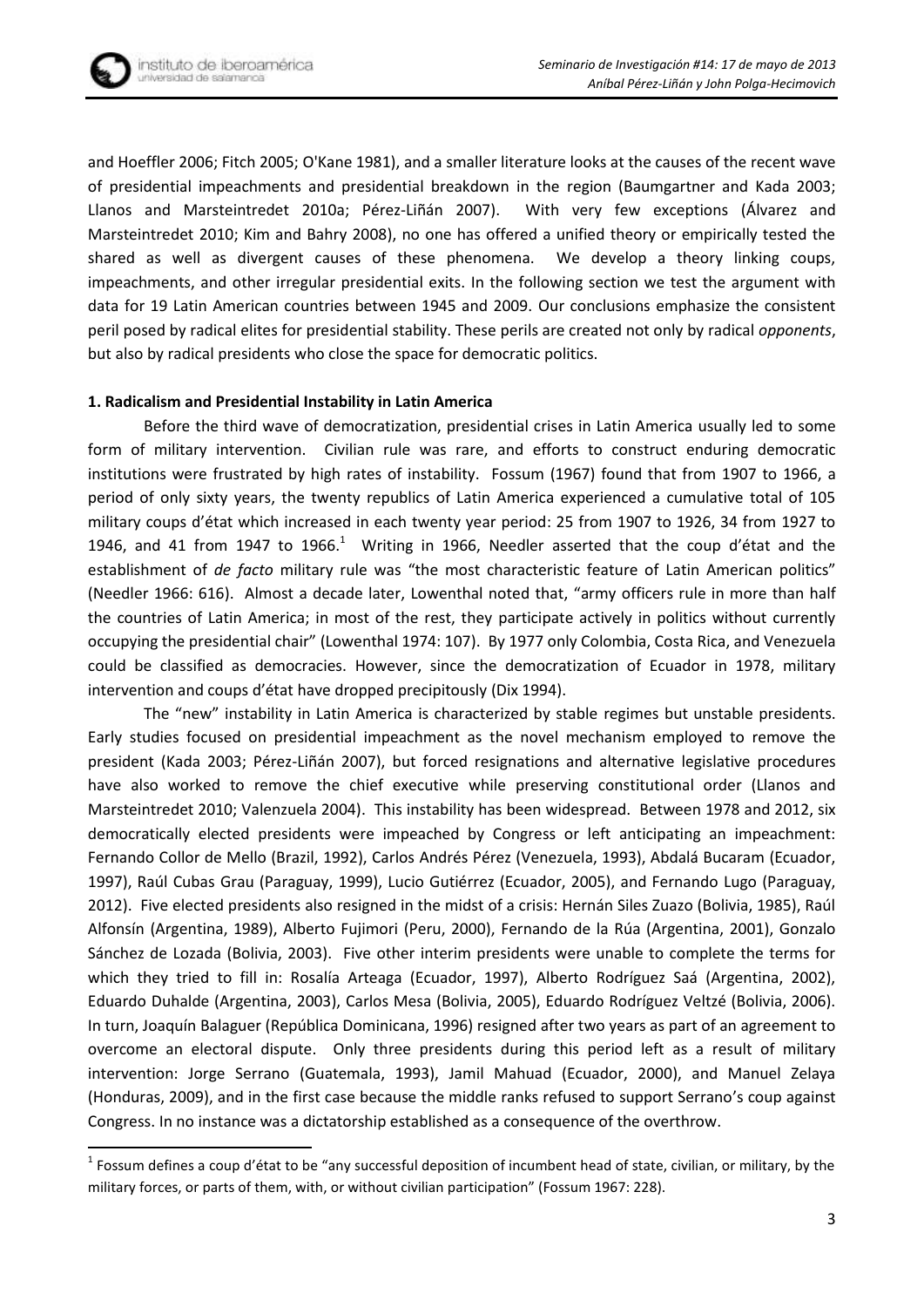Marsteintredet and Berntzen [\(2008\)](#page-16-5) counted twenty interrupted presidencies (resignation, impeachment, declaration of incapacity) in Latin America since 1978, and several more failed attempts at presidential interruption. This phenomenon appears to be more acute in South America. Hochstetler finds that between 1978 and 2006, 40% of elected presidents in South America were challenged by civilian actors trying to force them from office, and 23% actually fell, whether due to impeachment or forced resignations. Our study identified 19 coups and 15 constitutional removals affecting democratically elected presidents between 1945 and 2009, but only 4 coups and as many as 14 removals took place after 1977.

These facts pose a number of questions. Why are there coups under some circumstances and constitutional removals under others? What are the common causes, and which causes are unique to a single form of presidential instability? Are coups or removals the result of domestic factors or international conditions? The ample literature on coups and the newer scholarship on presidential crisis in Latin America point to some answers.

We contend that the radicalization of political forces is one of the main factors driving both military coups and constitutional overthrows in Latin America. By radicalization we mean, following [Mainwaring](#page-16-6)  and Pérez-[Liñán \(2013](#page-16-6)), a particular pattern of policy preferences. Actors are radical if they pursue policies that are located towards the left or the right of the policy spectrum *and* their preferences are very intense. This means that radical actors suffer steep losses when public policy departs from their ideals. Because of this reason, they are reluctant to bargain and intransigent in defense of their goals. Intransigence has important consequences for presidential instability both when radical forces are in the opposition and when they control the executive branch.

**Radical Opponents.** Radical forces in the opposition are likely to dismiss the right of democratically elected administrations to implement unacceptable policies and to question the legitimacy of incumbent presidents when they try to do so. Irrespective of their ideology, radical actors may be recalcitrant (if they defend the status-quo) or transformative (if they seek to change it). Thus, elected presidents may confront challenges from the right and from the left, when they try to alter existing policies and when they try to preserve them. For example, right-wing opposition forces plotting military coups were recalcitrant when they sought to preserve the legacies of Rafael Trujillo in the Dominican Republic in 1963, and they were transformative when they sought to dismantle the legacies of Jacobo Arbenz in Guatemala in 1954. In turn, leftist forces calling for the downfall of elected presidents were recalcitrant when opposing the adoption of convertibility policies in Ecuador in 1997 and transformative when seeking to dismantle neoliberal policies in Bolivia in 2003. Under those circumstances, political leaders become "disloyal" opponents [\(Linz 1978\)](#page-16-7), willing to employ the most effective way to terminate the administration. Thus,

H1: *Radical opponents are more likely to plot military coups as well as constitutional removals of elected presidents*.

**Radical Governments.** The role of radical opponents in the destabilization of elected presidents is intuitive and straightforward. The role of radical presidents in their own demise, by contrast, is more complex. When radical forces control the executive branch, they are likely to ignore institutional constraints in order to impose the administration's agenda. Radical governments use executive prerogatives to by-pass the legislature, take advantage of legislative majorities to gain control of independent courts, or summon constituent assemblies to reshuffle both the legislature *and* the courts. They also invest public resources to organize networks of mass support and to fund loyal media outlets. These actions strengthen the position of the executive and weaken the ability of veto players to block presidential initiatives.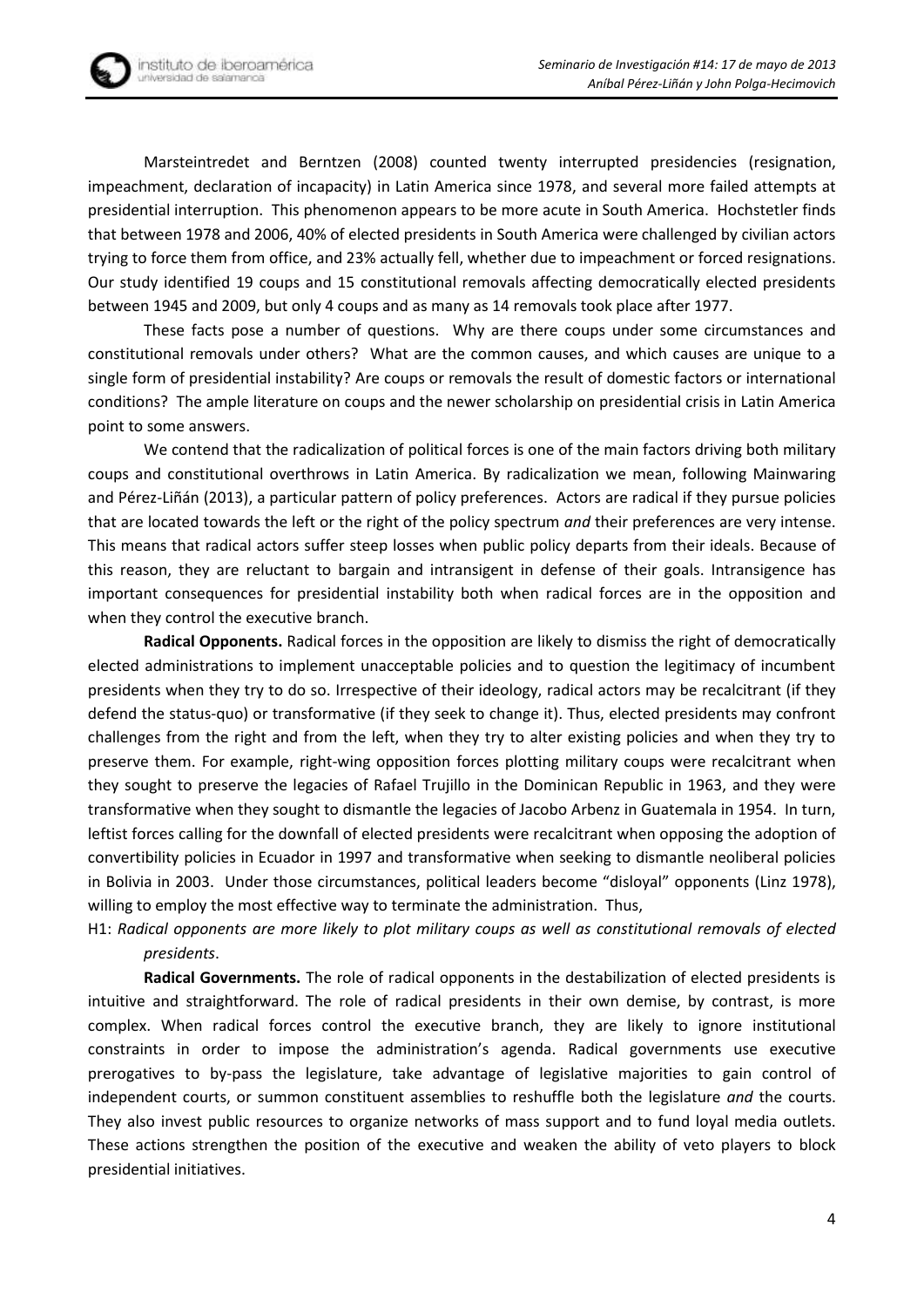Institutional encroachment by radical governments has several important consequences. To the extent that the playing field becomes skewed in favor of the incumbent, the democratic process is eroded [\(Levitsky and Way 2010\)](#page-16-8). Elections become less competitive, legislatures become more pliant, and courts become more docile. In extreme cases, this process of democratic erosion leads to the instauration of an authoritarian regime, but this is not always the case (Mainwaring and Pérez-Liñán 2013). Because institutions of accountability are weakened, moderate opponents lose the most important means at their disposal to constrain the government. In this context, radical opponents emerge as the dominant voice against the administration. Linz (1978) described this process as the "abdication" of the moderates, but in most cases moderates do not abdicate; their politics are rendered ineffective by the polarization of other leaders [\(Bermeo 2003;](#page-15-7) [Mainwaring and Pérez](#page-16-6)-Liñán 2013). Unable to employ institutional means to remove the president from office, an increasingly radicalized opposition is likely to ponder a military alternative. For this reason,

H2: *Radical governments are more likely to fall to military coups than to constitutional removals*.

# **2. Alternative Causes of Coups D'état and Removals**

Coups and constitutional removals, however, are not only explained by the politics of radical groups. There is a broad literature examining the causes of coups and presidential crises in Latin America, although it generally focuses on one phenomenon or the other. Some authors (Kim and Bahry 2008; Valenzuela 2004) treat both events indiscriminately as part of the same phenomenon. Álvarez and Marsteintredet [\(2010\)](#page-15-4) distinguished between the two patterns and concluded that economic performance and civil society mobilization have an important impact on the likelihood of both presidential and democratic breakdown. However, there are many additional explanations in the coup and impeachment literatures that have been shown to be empirically significant. These explanations, summarized in Table 1, invoke international forces, economic predictors, political factors, and social variables.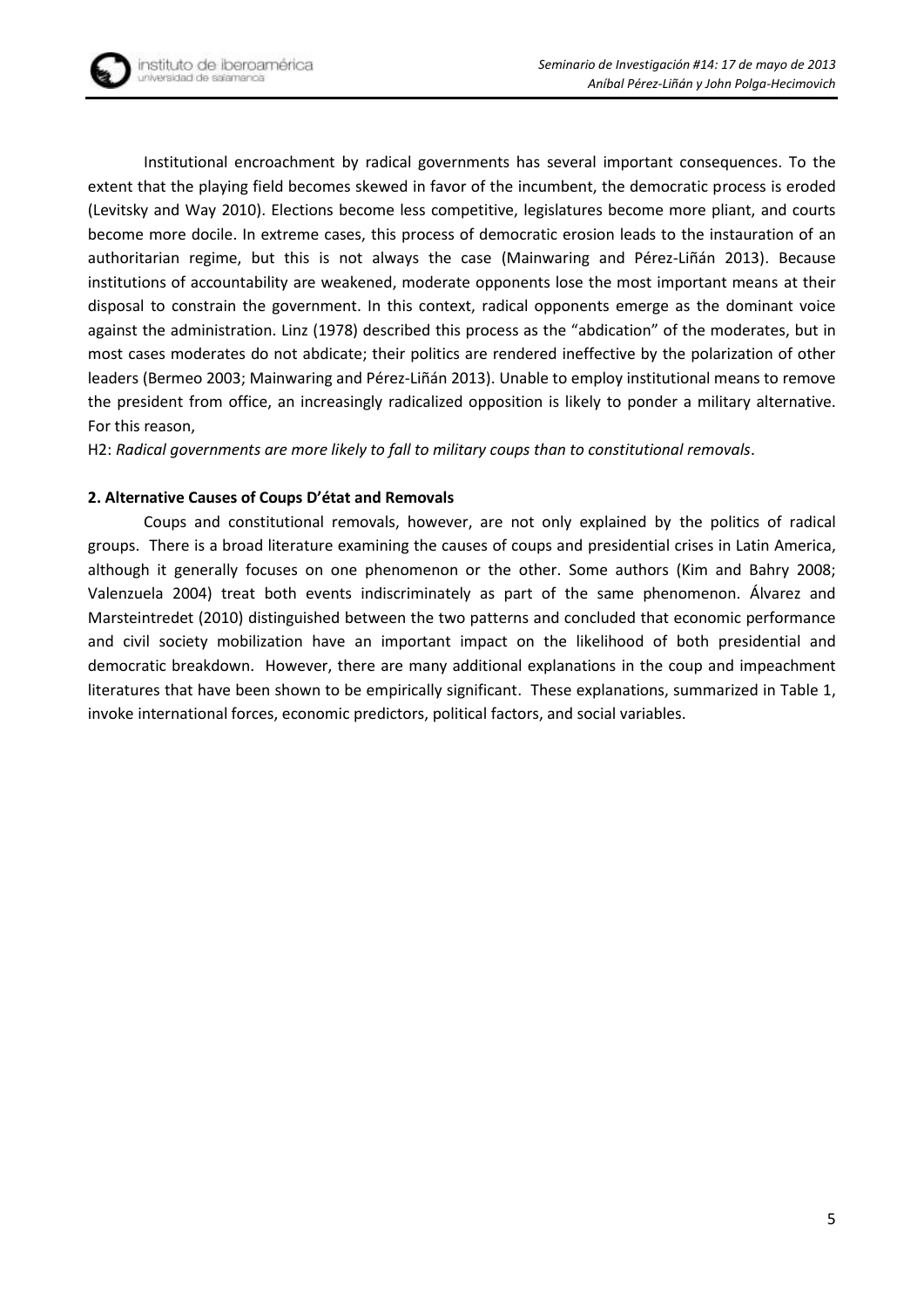

| <b>Military Coups</b>                                                                                                                                                                                                                                                                          | <b>Constitutional Removals</b>                                                                                                                               |  |  |  |  |  |
|------------------------------------------------------------------------------------------------------------------------------------------------------------------------------------------------------------------------------------------------------------------------------------------------|--------------------------------------------------------------------------------------------------------------------------------------------------------------|--|--|--|--|--|
| International                                                                                                                                                                                                                                                                                  |                                                                                                                                                              |  |  |  |  |  |
| Diffusion effects (Brinks and Coppedge 2006;<br>Fossum 1967; Pitcher, Hamblin, and Miller<br>1978)                                                                                                                                                                                             | Regional constraints on coups encourage use<br>of constitutional mechanisms to remove<br>president (Pérez-Liñán 2007).                                       |  |  |  |  |  |
| <b>Economic</b>                                                                                                                                                                                                                                                                                |                                                                                                                                                              |  |  |  |  |  |
| Level of development (Londregan and Poole<br>1990; Mainwaring and Pérez-Liñán 2003;<br>O'Kane 1981; Przeworski et al. 2000)<br>Economic growth rate (Álvarez and<br>Marsteintredet 2010; Londregan and Poole<br>1990; Mainwaring and Pérez-Liñán 2003;<br>O'Kane 1981; Przeworski et al. 2000) | Level of development (inter-branch crisis)<br>(Álvarez and Marsteintredet 2010; Helmke<br>2010)<br>Economic growth rate (Álvarez and<br>Marsteintredet 2010) |  |  |  |  |  |
| <b>Political</b>                                                                                                                                                                                                                                                                               |                                                                                                                                                              |  |  |  |  |  |
| Institutional design (perils of presidentialism)<br>(Linz 1990; Linz and Valenzuela 1994)                                                                                                                                                                                                      | Institutional design (presidential crises) (Llanos<br>and Marsteintredet 2010; Valenzuela 2004)                                                              |  |  |  |  |  |
| Multipartism creates deadlock (Mainwaring<br>1993; Mainwaring and Shugart 1997)                                                                                                                                                                                                                | Legislative shield (Hochstetler 2006; Negretto<br>2006; Pérez-Liñán 2007)                                                                                    |  |  |  |  |  |
| Coup "trap" (Belkin and Schofer 2003; Dix<br>1994; Londregan and Poole 1990; O'Kane<br>1981)                                                                                                                                                                                                   | Executive Scandal (Pérez-Liñán 2007; Waisbrod<br>2000)                                                                                                       |  |  |  |  |  |
| <b>Social</b>                                                                                                                                                                                                                                                                                  |                                                                                                                                                              |  |  |  |  |  |
| Civil society mobilization (i.e. strikes) (Álvarez<br>and Marsteintredet 2010; Fossum 1967;<br>Putnam 1967)                                                                                                                                                                                    | Popular protest (i.e. street demonstrations)<br>(Álvarez and Marsteintredet 2010; Hochstetler<br>2006; Pérez-Liñán 2007)                                     |  |  |  |  |  |

# **Table 1. Summary of Explanations for Coups and Constitutional Removals**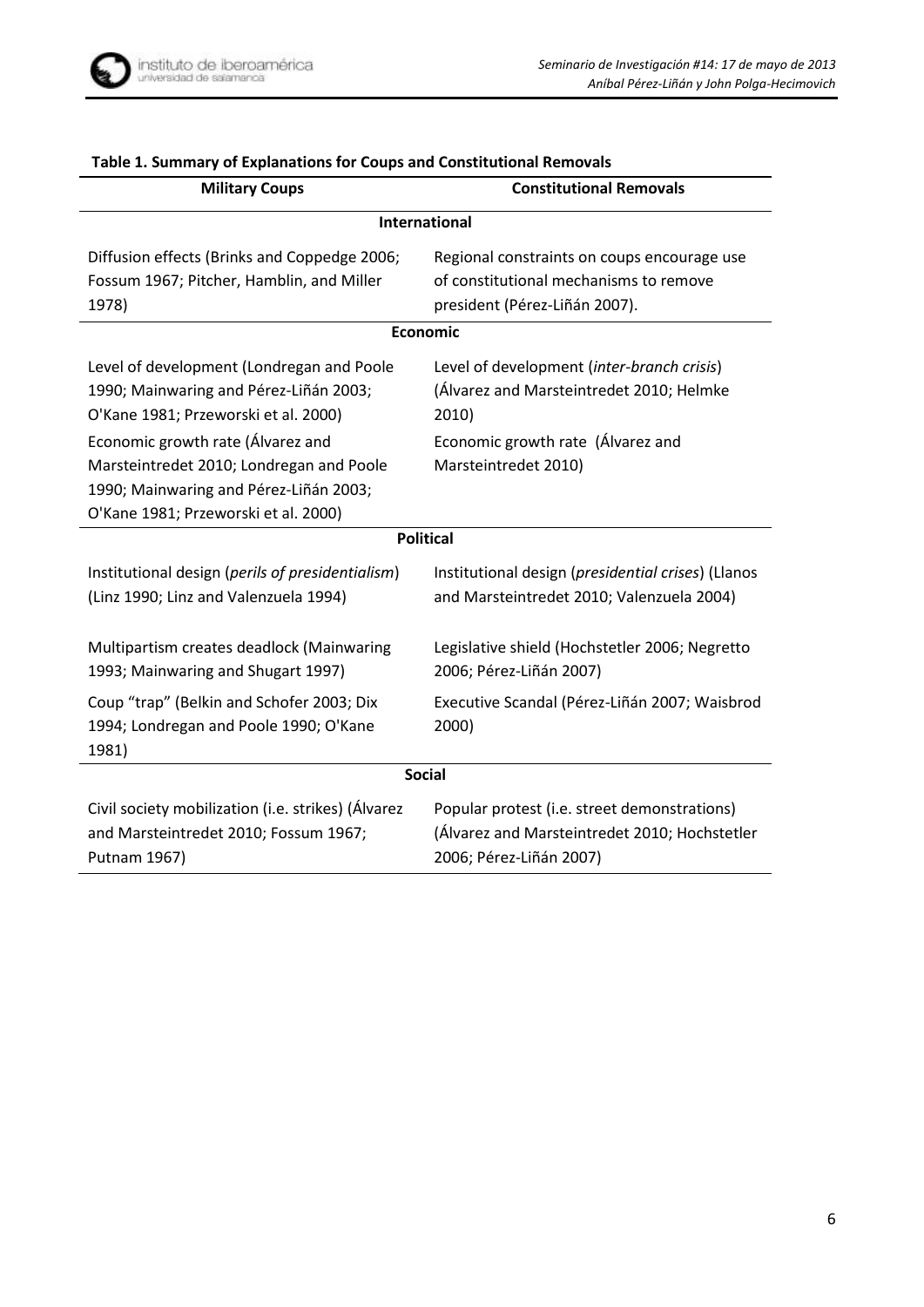**International Forces.** A long line of research has invoked international diffusion as an explanation for military coups. Using a data set of Latin America coups from 1907 to 1966, Fossum (1967) showed that a "neighbor effect" exists between "top dog" neighboring countries—that is, economically and militarily important countries in the regional context. Pitcher, Hamblin, and Miller (1978) found support for the diffusion of violence in general, but less so when applied specifically to their data set of coups. However, Brinks and Coppedge (2006) noted that countries tend to change their regimes to match the average degree of democracy or non-democracy found among their contiguous neighbors. They also confirmed that countries tend to follow the direction in which the majority of other countries in the world are moving. [Gleditsch \(2002\)](#page-15-10) documented patterns of regional diffusion, while Mainwaring and Pérez-Liñán (2013) showed that regional diffusion is crucial to understand the wave of democratization in Latin America after 1977.

International constraints to the feasibility of coups also had profound implications for the proliferation of constitutional removals. Region-wide changes in ideational trends and in the orientation of international organizations led to a transformation in the feasible set of strategies available to radical actors. As more countries democratized and military rule met with greater resistance from regional organizations and from US policymakers, radical opponents abandoned the military option and looked for constitutional mechanisms to remove undesirable presidents from office (Pérez-Liñán 2007). The different patterns of presidential overthrow observed after 1977 reflect these changes in the structure of political opportunities for radical elites.

**Economic Conditions.** The theoretical links between some variables and political instability is almost uniformly strong. As Table 1 shows, level of economic development and economic growth are shared causes of coups and impeachments (although the non-coup literature broadly links these factors to inter-branch crisis rather than impeachment in particular). As early as the 1960s, Finer [\(1962\)](#page-15-11), Needler [\(1967\)](#page-17-8), and Luttwak [\(1969\)](#page-16-15) found economic underdevelopment to be a near necessary condition for coups, and Londregan and Poole [\(1990\)](#page-16-9) note that poverty is the common denominator in almost all cases in their extensive data set. O'Kane [\(1981\)](#page-17-2), meanwhile, finds that coups tend to be the drastic response to an unstable and hopeless economic situation. For these authors, poverty is not only a sign of broader policy failure and institutional weakness, but is a direct cause of social and political discontent [\(Needler 1966\)](#page-16-2). More recent scholarship agrees (Mainwari[ng and Pérez](#page-16-10)-Liñán 2003[; Przeworski et al. 1996;](#page-17-9) [Przeworski et al.](#page-17-4)  [2000\)](#page-17-4). Przeworski, Alvarez et al. [\(2000\)](#page-17-4) highlight the importance of reaching a threshold of economic development in order to avoid instability, while Mainwaring and Pérez-Liñán [\(2003\)](#page-16-10) show that economic performance variables such as economic growth rate have high predictive capabilities in terms of presidential crisis.

In contrast to this extensive literature, there is little beyond Álvarez and Marsteintredet [\(2010\)](#page-15-4) that tests for economic determinants of impeachment. In a sample of Latin America, Helmke [\(2010\)](#page-15-9) finds that the higher the per capita GDP, the lower the chance of an interbranch crisis, although she does *not* find statistical evidence to support the theory that higher economic growth inhibits the same type of crisis. Meanwhile, Pérez-Liñán [\(2007\)](#page-17-0) does not find such things as inflation and unemployment to have a statistically significant effect on the probability of an impeachment crises in Latin America. It appears that evidence of economic determinants of impeachment crises is at best mixed.

**Political Institutions**. The literature presents explicit theoretical links between a number of institutional factors, such as divided government and party fragmentation, and democratic breakdown as well as presidential removals. In a classic argument, Linz and Valenzuela argued that presidentialism possesses inherent characteristics propitious for political instability due to the fixed terms of office and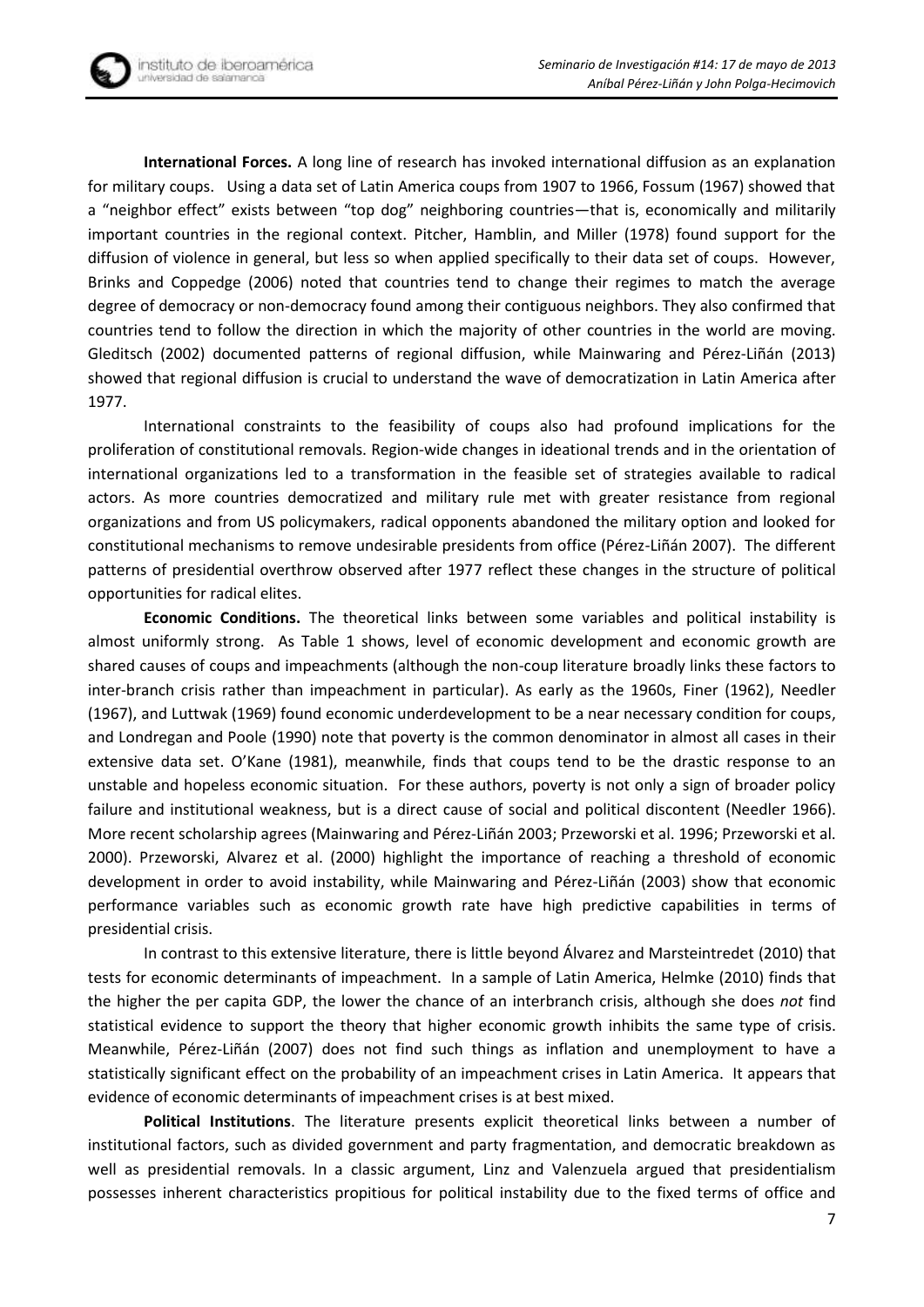

**.** 

competing sources of legitimacy for each branch of government [\(Linz 1990;](#page-16-11) [Linz and Valenzuela 1994;](#page-16-12) [Valenzuela 2004\)](#page-17-10).<sup>2</sup> In a refinement of this claim, Mainwaring claimed that presidentialism combined with multi-party systems (which generate minority governments) promote intractable legislative-executive conflict [\(Mainwaring 1993;](#page-16-13) [Mainwaring and Shugart 1997\)](#page-16-16).

Other scholars are less certain about the "perils of presidentialism" [\(Marsteintredet and Berntzen](#page-16-5)  [2008;](#page-16-5) [Shugart and Carey 1992\)](#page-17-11). The empirical results are also inconclusive. Cheibub [\(2002\)](#page-15-12), for example, does not find a significant statistical relationship between divided government and democratic instability in Latin America, and Helmke [\(2010\)](#page-15-9)—who operationalizes divided government as the president's share of lower house—finds no impact on provoking interbranch crisis.

The effect of legislative majorities is less controversial in the case of impeachments. Even in the presence of serious media scandals, a president may survive with a "legislative shield" that protects him or her against the formal impeachment process ([Hinojosa and Pérez](#page-16-17)-Liñán 2003; [Hochstetler 2006;](#page-16-14) [Negretto](#page-17-5)  [2006;](#page-17-5) Pérez-[Liñán 2007](#page-17-0)). Negretto [\(2006\)](#page-17-5) shows that minority government, particularly one without the median voter in congress, is particularly susceptible to collapse. Pérez-Liñán [\(2007\)](#page-17-0) uses a pivotal player model to show how successful and unsuccessful impeachments in Latin America hinge on whether the president controls key legislators. For example, Colombian President Ernesto Samper survived accusations of financial links to narcotraffickers and the subsequent impeachment process in 1996 by relying on the loyalty of his legislative majority ([Hinojosa and Pérez](#page-16-17)-Liñán 2003). It is straightforward to assume that possessing the quorum to avoid a successful impeachment depends not only on the size of the president's party in congress, but the size and discipline of the president's coalition.

Other accounts of coups and constitutional removals invoke political explanations without explicit institutional mechanisms. For instance, Finer [\(1962\)](#page-15-11) and Putnam [\(1967\)](#page-17-7) hypothesized that a single coup could cause erosion of a society's political culture and lead to the greater possibility of a future coup, and O'Kane [\(1981\)](#page-17-2) and Londregan and Poole [\(1990\)](#page-16-9) found that coups are more likely to occur in countries where there had been a previous coup. In turn, Pérez-Liñán [\(2007\)](#page-17-0) and [Waisbord \(2000\)](#page-17-6) show that media scandals are a common factor linking all cases of impeachment, but not necessarily other forms of constitutional removal.

**Social Mobilization.** The last major coup-specific theory is that of civil society mobilization in terms of general strikes. In the aftermath of the Cuban Revolution, social mobilization increased in many countries, mainly on the Left but also on the Right (i.e. right-wing women in Chile under the Allende government). The coups that brought bureaucratic-authoritarian governments to power, especially in the Southern Cone, were supported by the bourgeoisie specifically to "stop the chaos" of social mobilization [\(O'Donnell 1988\)](#page-17-12). Given this link, it is logical that Álvarez and Marsteintredet [\(2010\)](#page-15-4) find that general strike activity in the previous year has a positive impact on the chances of democratic breakdown. This finding seems consistent with our more general argument about radical oppositions.

Popular protest is also a crucial factor for constitutional removals. Hochstetler [\(2006\)](#page-16-14) finds that the presence or absence of large street protests demanding the resignation of the president is *crucial* in determining their fates, and Pérez-Liñán (2007) argues that the escalation of public discontent fuels mass protests that encourage impeachment proceedings against the president. Like scandals, civil society mobilization in the form of popular protest has grown in number and size as civil liberties have increased

 $2$  More broadly, Huntington [\(1968\)](#page-16-18) argued that weak political institutions are insufficient for channeling citizen participation and increase the probability of a coup.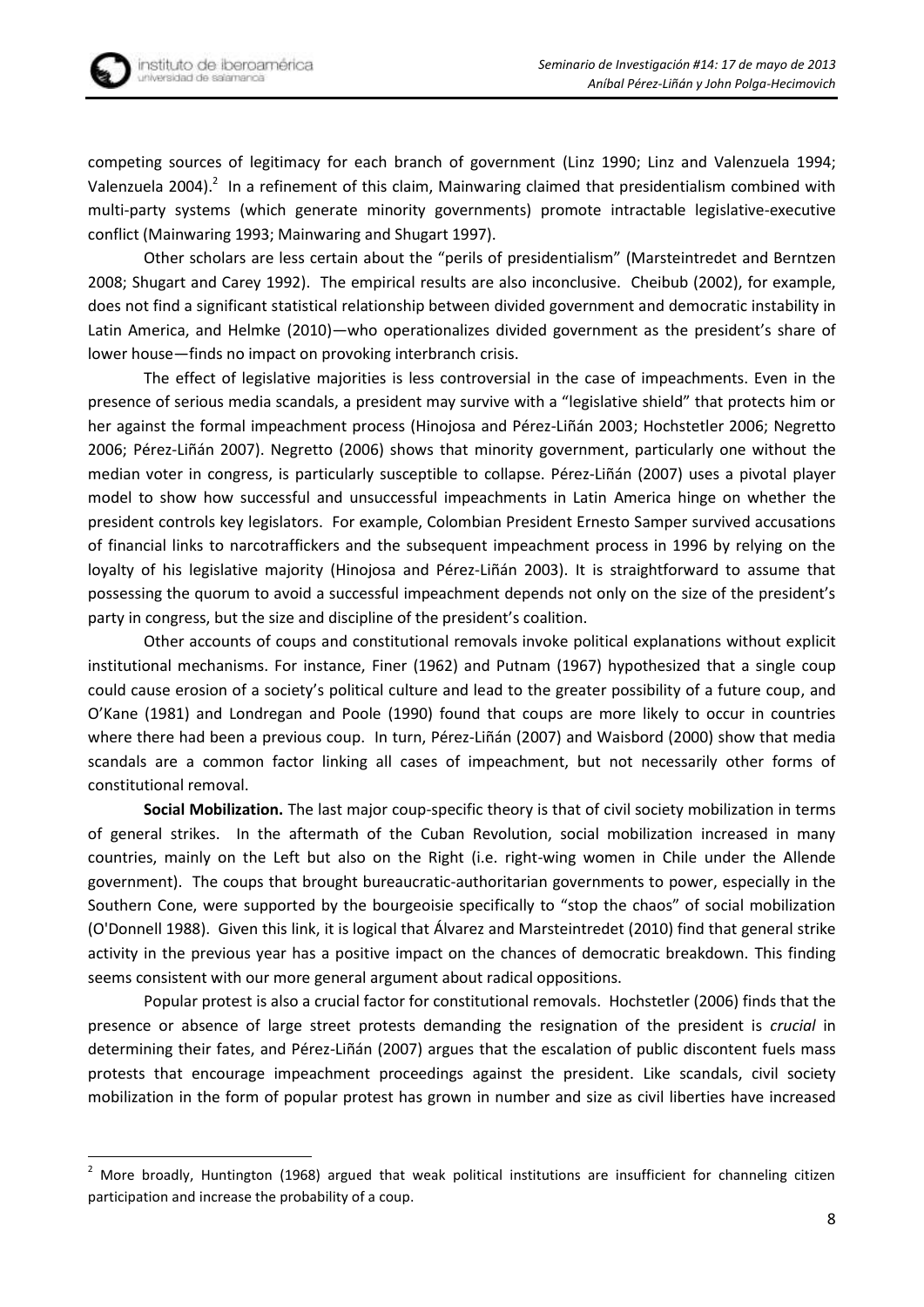

across the region. Furthermore, unlike the executive scandal, mobilization of civil society has a stronger link to regime breakdown in the literature.

## **3. Analysis**

We use an event history approach to model the competing risks of different types of presidential exit in Latin America. Our units of analysis are administration-years (n = 711) for all democratic regimes in nineteen Latin American countries between 1945 and 2009.<sup>3</sup> We excluded authoritarian cases because theories about constitutional removals were not conceived for authoritarian incumbents.

The dependent variable, *presidential exit*, comes from an original dataset covering every recognized political leader in Latin America since 1944. It measures yearly outcomes for each president: no exit (coded as 0), or exit via military coup (coded as 1), or exit via constitutional removal, including cases of impeachments, declaration of incapacity, and early (involuntary) resignations (coded as 2). All other forms of exit, including the normal completion of the president's term, death in office, or resignation for health reasons, were treated as censored cases. Our sample includes 15 coups and one constitutional exit (the resignation of Alfonso López in Colombia in 1945) before 1978, and 4 coups (Bolivia 1980, Ecuador 2000, Venezuela 2002, and Honduras 2009) and 14 removals after 1977.<sup>4</sup>

### **3.1 Independent Variables**

Our main independent variables, *opposition radicalism* and *government radicalism*, are not easy to measure. We relied on data collected by Mainwaring and Pérez-Liñán (2013). The authors worked with a team of researchers who prepared country reports that following specific coding rules. All reports relied on multiple historical sources to identify the most important set of political actors described by the historiography of each period. The actors identified were individuals (the president, other prominent leaders) or organizations (parties, social movements, trade unions, military factions) that played an important role in the competition for power. The reports discussed 1,460 political actors for 290 administrations in 20 countries between 1944 and 2010.

Using historical sources, researchers coded political actors as "radical" when they met any of the following conditions: (a) expressed uncompromising goals to achieve leftist or rightist policies in the short run, or to preserve extreme positions where they were already in place; (b) expressed willingness to subvert the law in order to achieve some policy goals; or (c) opposition actors undertook violent acts aimed at imposing or preventing significant policy change. Radical actors were given a score of 1. If they were divided or ambiguous about those positions, they were coded by researchers as "somewhat" radical and given a score of 0.5; otherwise they were coded as not radical and given a score of 0 [\(Mainwaring and](#page-16-6)  Pérez-[Liñán 2013](#page-16-6)). We computed the average level of radicalism for government and opposition actors in each administration-year. See Table 2 for summary statistics of all independent variables.

**THE 1888**<br><sup>3</sup> Presidents were observed at January 1<sup>st</sup> of each year, and selected only if the political regime was coded by Mainwaring et al. (2007) as a democracy or semi-democracy. The countries covered by the study are Argentina, Bolivia, Brazil, Chile, Colombia, Costa Rica, Cuba, the Dominican Republic, Ecuador, El Salvador, Guatemala, Honduras, Mexico, Nicaragua, Panama, Paraguay, Peru, Uruguay, and Venezuela

<sup>&</sup>lt;sup>4</sup> Venezuela 2002 was treated as an event because another administration took office, even though President Chávez returned to power within two days.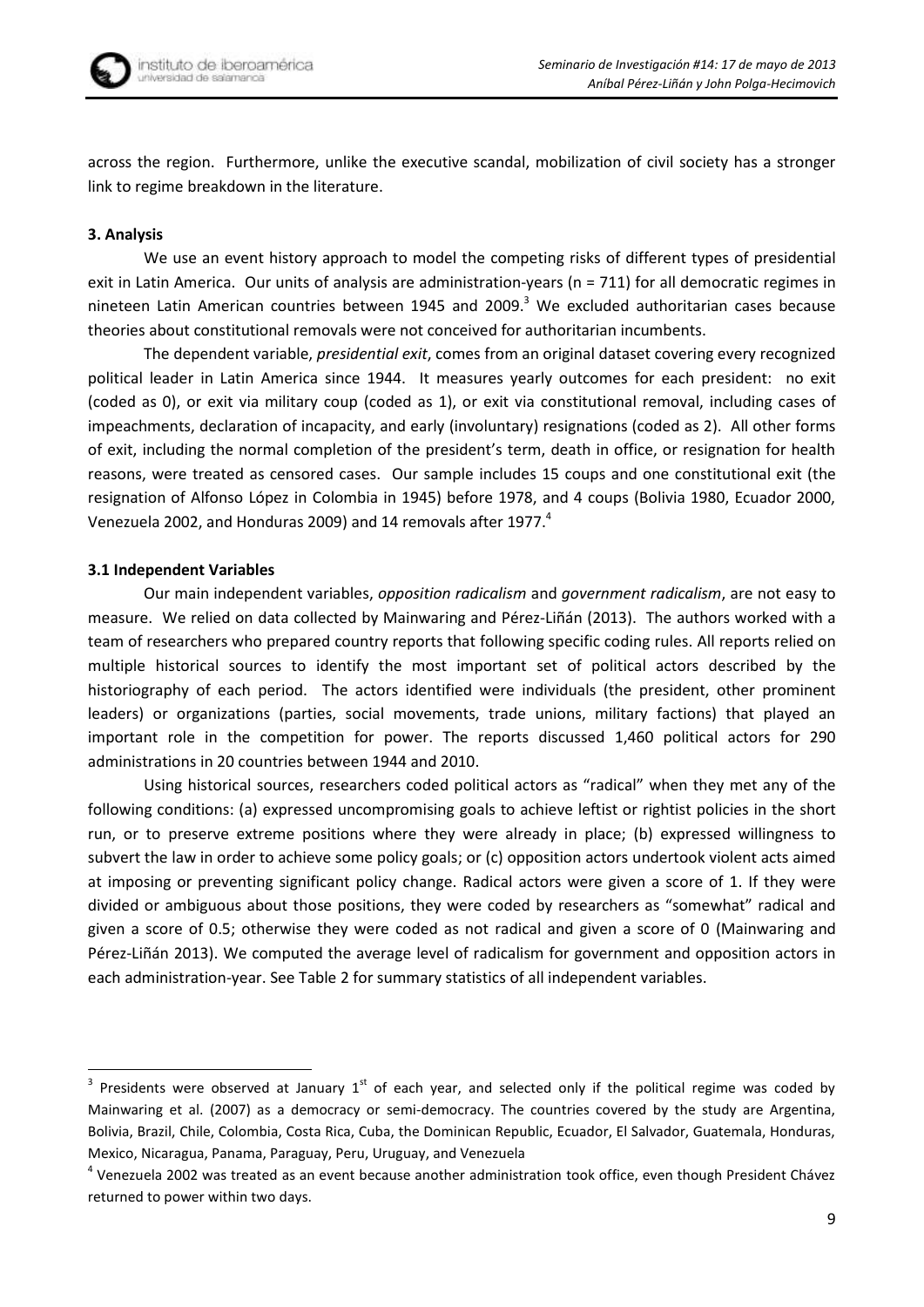| Variable                       | N   | Mean | Std. Dev. | Min.    | Max. |
|--------------------------------|-----|------|-----------|---------|------|
| Radical opposition             | 711 | 0.29 | 0.32      | 0       | 1    |
| Radical government             | 711 | 0.21 | 0.30      | 0       | 1    |
| Diffusion                      | 711 | 0.55 | 0.21      | 0.13    | 0.83 |
| Per capita GDP (t-1)           | 711 | 2.83 | 1.92      | 0.60    | 9.89 |
| Per capita GDP growth (t-1)    | 711 | 0.02 | 0.04      | $-0.14$ | 0.16 |
| <b>ENP House</b>               | 711 | 3.48 | 1.63      | 1.00    | 9.45 |
| Coalition                      | 711 | 0.51 | 0.50      | 0       | 1    |
| Riots                          | 711 | 0.53 | 1.09      | 0       | 12   |
| Anti-government demonstrations | 711 | 0.76 | 1.33      | 0       | 9    |
| Time in office                 | 711 | 2.81 | 1.67      | 1       | 10   |

### **Table 2. Summary Statistics for Independent Variables**

Our indicator measuring the diffusion of democratic regimes in Latin America captures the proportion of democratic regimes in the region (excluding the country in question) during the previous year. We employed the Mainwaring et al. [\(2007\)](#page-16-19) classification of political regimes, counting semidemocratic regimes as one-half. The scores for this variable changed considerably over time, from an average of 0.33 in 1945-77 to 0.67 in 1978-2009 (with an overall historical minimum of .13 and a maximum of .83, as shown in Table 2).

In order to control for the effects of economic growth and total level of development on presidential exits, we included per capita GDP (measured in thousands of 2005 US dollars), and the economic growth rate, measured as the proportion of change in per capita GDP. Figures for 1960-2009 were taken from the World Development Indicators (WDI) database. To impute GDP figures for previous years, we used growth rates from Penn World Tables, Angus Maddison's Economic Development index, and the Oxford Latin American Economic History Database (OXLAD). Both variables were lagged one year to avoid endogeneity problems.

Two institutional variables were computed using multiple historical sources. To assess the perils confronted by multiparty presidential democracies, we computed the effective number of parties in the lower house, using the Laakso and Taagepera [\(1979\)](#page-16-20) index. This measure weights the size of political parties according to the proportion of seats they control. Scores above 2.5 indicate multipartism, but values in our sample ranged from 1.00 (Guatemala in 1946) to 9.45 (Brazil 2004-5). Because coalition governments may moderate the problems of multipartism, we also included a dichotomous variable capturing multi-party cabinets. Information was gathered from multiple sources (Altman 2000, 2001; Database on Political Institutions; Deheza 1997; Political Handbook of the World).

 The social protest and mobilization variables were taken from Arthur Banks*'* Cross-National Time-Series Data Archives. We employed the number of violent riots per administration-year and the number of peaceful anti-government demonstrations per administration-year (data is coded based on *The New York Times*). The number of riots per administration-year ranges from zero to 12—in Venezuela in 1960—with a mean of 0.53. The number of anti-government demonstrations ranges from zero to 9, with a mean of 0.76. Given the structure of the competing risks model and the limited number of events of each type, we have not included in the analysis variables that were only relevant for a particular type of outcome (e.g., the coup trap or executive scandal).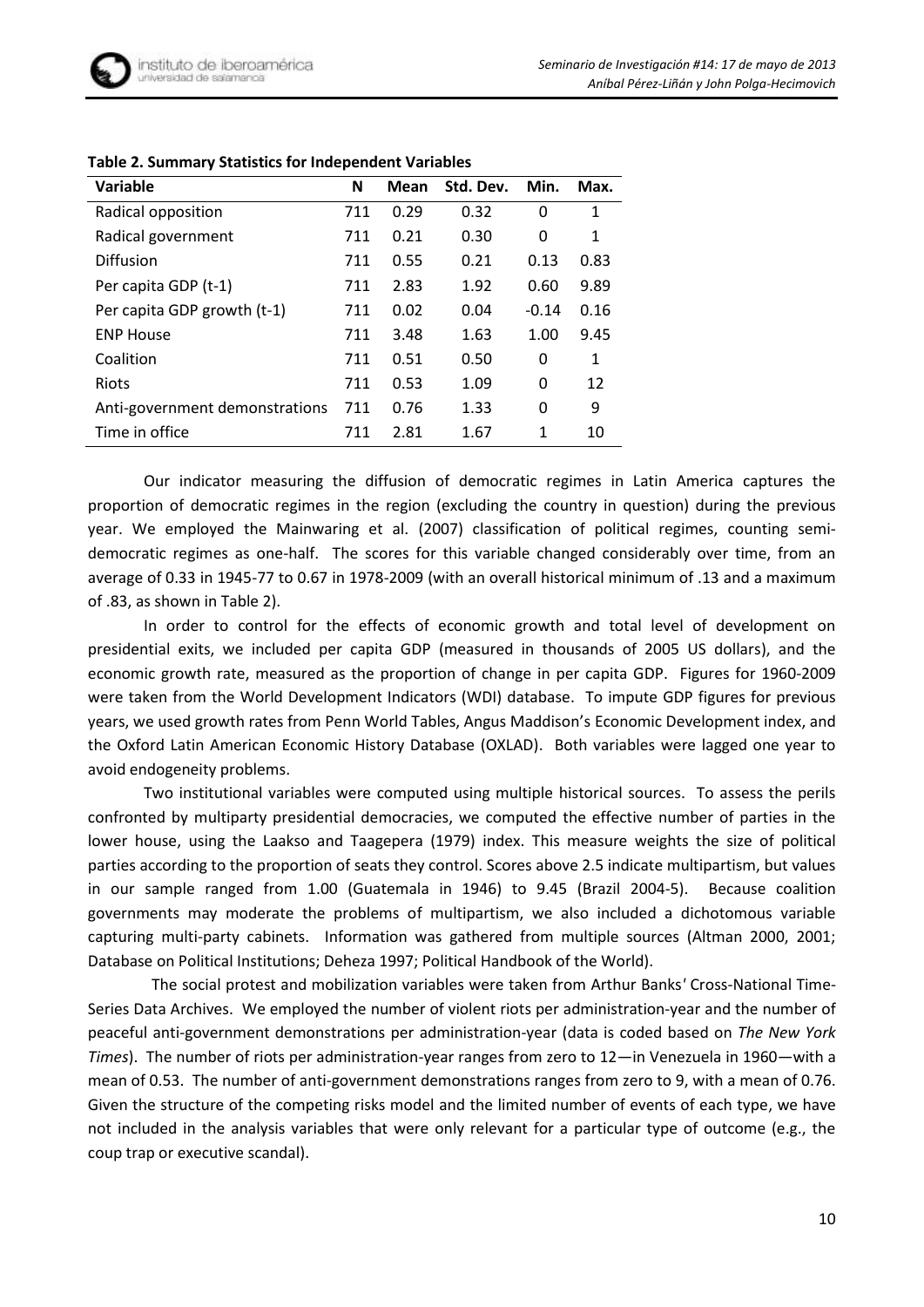### **3.2 Estimation**

Because we are modeling the survival of presidents in office using administration-years as units of analysis, we employ a discrete-time event-history model [\(Box-Steffensmeier and Jones 2004: 70\)](#page-15-13). To the extent that we wish to examine the possibility of two feasible and independent events rather than a single hazard, we estimated a competing risks model using a multinomial logit (MNL) estimator with robust standard errors clustered by country. Alternatives to modeling competing risks include the latent survivor time model and the Stratified Cox approach, but neither is well-suited to the data; the former applies to continuous dependent variables while the latter is better suited to instances in which the "individuals" in the model are able to experience multiple events over the course of observations [\(Box-Steffensmeier and](#page-15-13)  [Jones 2004: 166-182\)](#page-15-13). The MNL model for competing risks is appropriate here since it is best applied to discrete-time data whose individuals (administrations) experience only a single event in the course of their lifetimes. The only major assumption in this modeling choice is that of independent competing risks, that is, that the hazard associated with each of the different risks is independent from that of the other risks, conditional upon the effects of the independent variables.

The most general way to account for duration dependence in discrete time event history models is to incorporate time dummies [\(Beck, Katz, and Tucker 1998\)](#page-15-14). However, there are drawbacks to this approach, principally because the temporal dummies quickly consume degrees of freedom as the number of time points increases, but also because substantive interpretation may be difficult. Instead, it may be advantageous to transform the value of duration time through the natural log or polynomials in order to generate a more parsimonious characterization of time dependency [\(Box-Steffensmeier and Jones 2004:](#page-15-13)  [75\)](#page-15-13). We follow Carter and Signorino [\(2010\)](#page-15-15), including the years in office elapsed for any given administration, t, its squared value,  $t^2$ , and its cubed value,  $t^3$  in the regression. As the authors show, this cubic polynomial approximation is trivial to implement and avoids problems such as quasi-complete separation in the data.

# **3.3 Results**

Unlike other types of event history models, competing risks MNL parameters are interpretable as a logit model. The log-odds coefficient is not easily interpretable, but the sign of the coefficient shows the direction of the impact on the dependent variable. Table 3 presents the results of the analysis. For robustness, model 3.1 reports only the effects of opposition radicalism (plus all control variables), model 3.2 reports only the effects of government radicalism, and model 3.3 reports the full specification. The results lend support to our main hypotheses: higher levels of radicalism among opposition forces have destabilized presidential administrations, irrespective of the particular form of resolution. By contrast, government radicalism expands the risk of military coups, but not the probability of impeachments or anticipated resignations. Radical governments preempt institutional maneuvers to remove them from power, and opponents find in armed rebellions the only viable way to terminate the administration.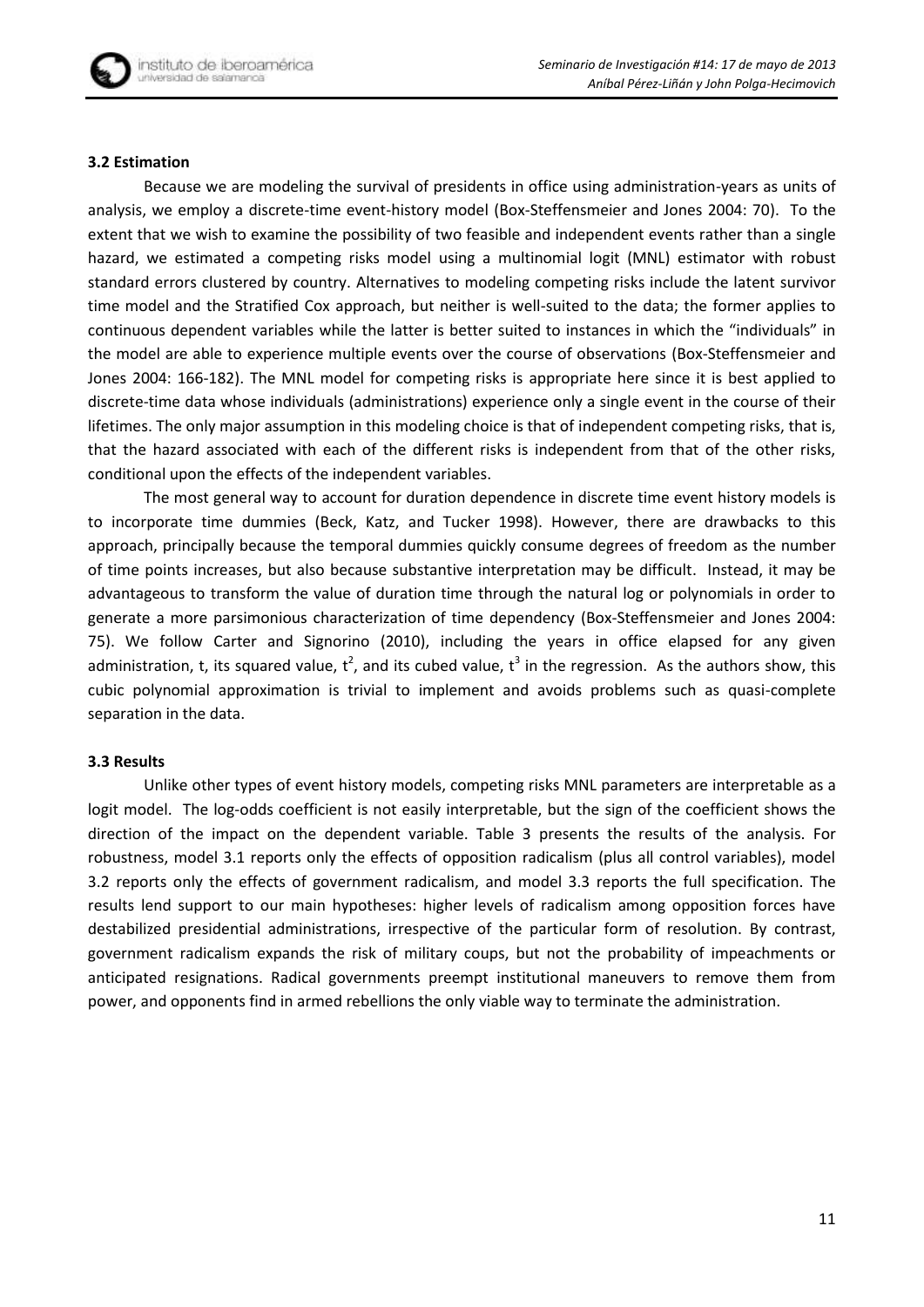|                          | 3.1        |           | 3.2        |           | 3.3        |           |
|--------------------------|------------|-----------|------------|-----------|------------|-----------|
| Outcome                  | coup       | removal   | coup       | removal   | coup       | removal   |
| Radicalism (opposition)  | $3.159**$  | $0.997*$  |            |           | 2.786**    | $1.070**$ |
|                          | (1.072)    | (0.539)   |            |           | (1.090)    | (0.542)   |
| Radicalism (government)  |            |           | $2.302**$  | 0.072     | $1.548**$  | $-0.234$  |
|                          |            |           | (0.782)    | (0.961)   | (0.669)    | (1.033)   |
| <b>Diffusion</b>         | $-2.898**$ | $3.371**$ | $-4.137**$ | 3.009*    | $-3.191**$ | $3.275**$ |
|                          | (1.172)    | (1.585)   | (1.281)    | (1.729)   | (1.196)    | (1.661)   |
| Per capita GDP (t-1)     | 0.038      | $-0.019$  | $-0.069$   | $-0.077$  | 0.067      | $-0.020$  |
|                          | (0.256)    | (0.187)   | (0.226)    | (0.193)   | (0.244)    | (0.185)   |
| Growth (t-1)             | $-4.283$   | $-8.714$  | $-2.447$   | $-9.243$  | $-3.059$   | $-9.053$  |
|                          | (6.401)    | (10.119)  | (4.957)    | (10.185)  | (6.091)    | (10.460)  |
| <b>Number of Parties</b> | $0.318**$  | $0.181*$  | $0.317**$  | $0.177**$ | $0.343**$  | $0.183**$ |
|                          | (0.108)    | (0.096)   | (0.078)    | (0.088)   | (0.107)    | (0.091)   |
| Coalition government     | $-1.063$   | 0.134     | $-0.751$   | 0.251     | $-1.111$   | 0.147     |
|                          | (0.763)    | (0.468)   | (0.549)    | (0.505)   | (0.770)    | (0.480)   |
| Riots                    | $0.237*$   | $0.176**$ | 0.217      | $0.203**$ | 0.172      | $0.163**$ |
|                          | (0.135)    | (0.067)   | (0.164)    | (0.067)   | (0.178)    | (0.069)   |
| Demonstrations           | $0.365**$  | $0.367**$ | $0.392**$  | $0.410**$ | $0.340**$  | $0.381**$ |
|                          | (0.175)    | (0.118)   | (0.151)    | (0.129)   | (0.167)    | (0.112)   |
| t                        | 2.641      | 0.760     | 2.290      | 0.734     | 2.529      | 0.770     |
|                          | (1.816)    | (0.921)   | (1.978)    | (0.879)   | (1.834)    | (0.911)   |
| $t^2$                    | $-0.481$   | $-0.287$  | $-0.366$   | $-0.280$  | $-0.437$   | $-0.289$  |
|                          | (0.433)    | (0.255)   | (0.468)    | (0.247)   | (0.438)    | (0.253)   |
| $t^3$                    | 0.026      | 0.024     | 0.015      | 0.022     | 0.022      | 0.024     |
|                          | (0.029)    | (0.018)   | (0.031)    | (0.018)   | (0.029)    | (0.018)   |
| N                        | 711        |           | 711        |           | 711        |           |

## **Table 3. Competing Risks Models of Coups and Constitutional Removals**

Note: Entries are multinomial logistic coefficients (standard errors clustered by country).

\* p<0.1; \*\* p<0.05

However, the results in Table 3 prove that regional conditions strongly shape the distribution of feasible strategies: coups were likely in historical periods when few countries in the region were democratic, while constitutional overthrows became more likely once the region was populated by democratic regimes. This result suggests a substation effect, by which radical oppositions have selected the less costly strategy to remove incumbents in each historical period.

In all models growth and per capita income have insignificant effects, which suggest the need to rethink some insights in the literature [\(Finer 1962;](#page-15-11) [Luttwak 1969;](#page-16-15) [Needler 1966;](#page-16-2) [O'Donnell 1988;](#page-17-12) [O'Kane](#page-17-2)  [1981\)](#page-17-2). The evidence also indicates that presidentialism and multipartism remains a "difficult combination" for incumbent presidents: presidents are more likely to be ousted (by coup or impeachment) when the party system in congress is fragmented, and the available data does not indicate that cabinet coalitions are sufficient to preclude this risk.

Finally, the results of the social mobilization variables are generally consistent with the literature and theory. The number of riots in an administration-year has a positive and statistically significant effect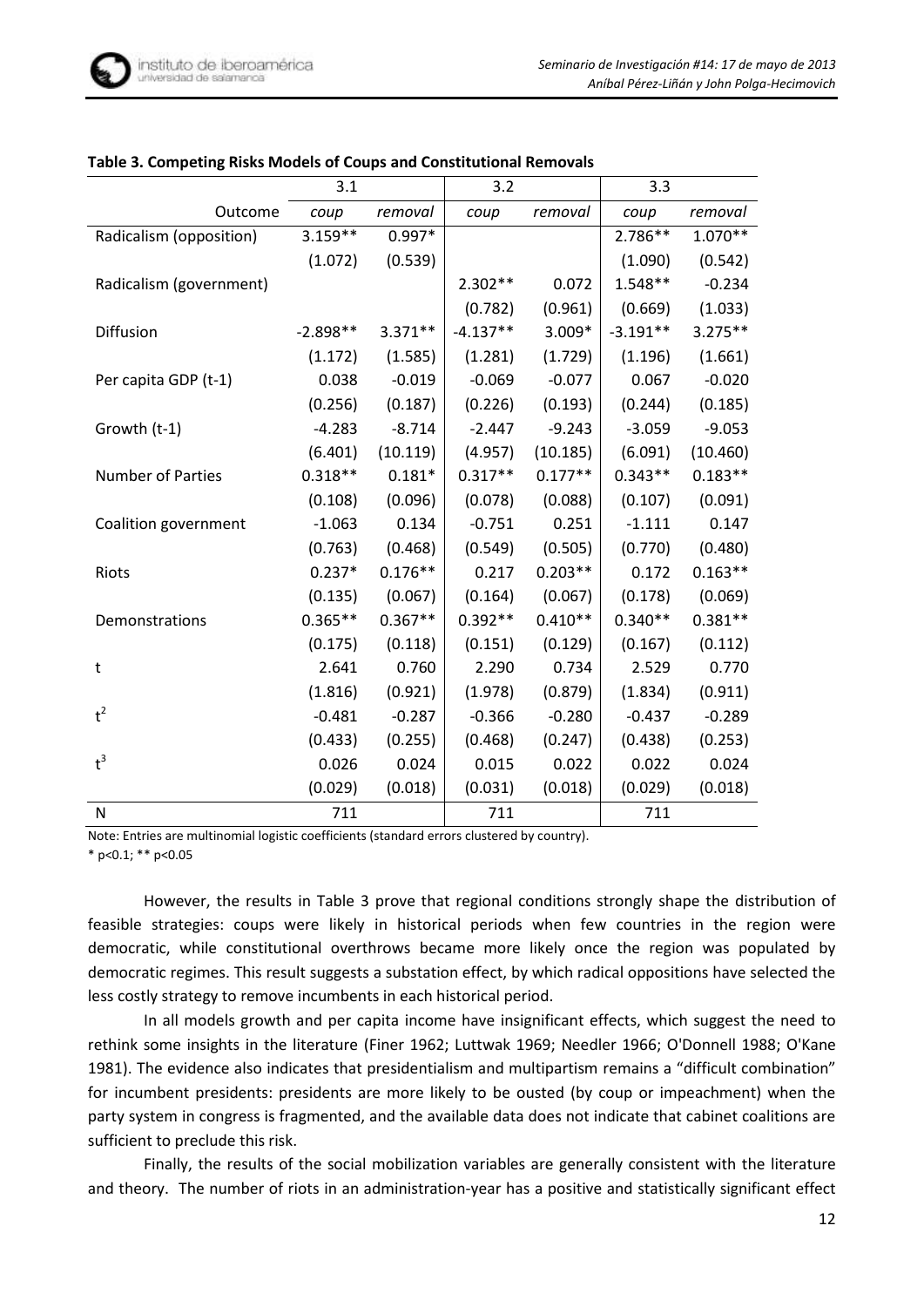on constitutional removals, while the number of anti-government demonstrations has a positive and statistically significant effect on both coups and constitutional removals. Given the claims by Fossum [\(1967\)](#page-15-5), Putnam [\(1967\)](#page-17-7), and Álvarez and Marsteintredet [\(2010\)](#page-15-4), we would have expected a stronger effect of riots on military interventions. But given the limited quality of comparative protest data, we are reluctant to draw major conclusions from this null finding.

In order to provide a substantive interpretation of the results, we calculate the predicted probability of presidential removal during any given year, allowing the three main explanatory variables *radical opposition, radical government* and *diffusion*—to vary, while all controls are held at their observed values [\(Hanmer and Kalkan 2013\)](#page-15-16). For every hypothetical configuration of values set for the three variables, we estimate predicted probabilities of a military coup and constitutional removal for all observations in the sample (based on Model 3.3). The mean estimates for the 711 observations are reported in each row of Table 4.

| <b>Diffusion</b> | Opposition  | Government  | Risk of       |         |
|------------------|-------------|-------------|---------------|---------|
|                  |             |             | Military coup | Removal |
| No democracies   | No radicals | Not radical | .024          | .002    |
|                  |             | Radical     | .093          | .002    |
|                  | All radical | Not radical | .227          | .005    |
|                  |             | Radical     | .500          | .002    |
| All democracies  | No radicals | Not radical | .001          | .049    |
|                  |             | Radical     | .005          | .039    |
|                  | All radical | Not radical | .014          | .115    |
|                  |             | Radical     | .059          | .091    |

### **Table 4. Predicted Risk of Coups and Constitutional Removal**

Note: Entries are mean predicted probabilities for 711 observations in the sample (based on Model 3.3). All other variables are held at their observed values.

The first four rows in Table 4 represent hypothetical situations in which no other country in the region is democratic (*diffusion* = 0) and the remaining rows represent situations in which all countries are democracies (*diffusion* = 1). Each of those blocs is divided into scenarios in which no opponent (*radical opposition* = 0) or all of them (*radical opposition* = 1) are radical, and each scenario is in turn segmented into cases in which the government is moderate (*radical government* = 0) or not (*radical government* = 1). Fixing those values allows us to estimate the risk of military coup or constitutional removal for the 711 observations under eight counterfactual configurations.

The table underscores three important conclusions. First, under adverse international conditions (prevalent during the Cold War), the risk of military coups is high (ranging between 2% and 50% per year) and the probability of a constitutional removal is very low. By contrast, in a context favorable to democracy the cost of military insurrection is too high, and the probability of a constitutional ousting increases, ranging between 4% and 12% per year. Second, radical oppositions create government instability in the form of either coups or constitutional removals. In a region otherwise populated by dictatorships, a democracy with a moderate government would confront a yearly risk of military coup of about 2% when the opposition is moderate and 23% when it is radical. In a region populated by democracies, the same president would confront a probability of constitutional removal of about 5% if the opposition is moderate and 12% if it is radical. Finally, the table suggests that radical governments block (slightly reduce) the chances of a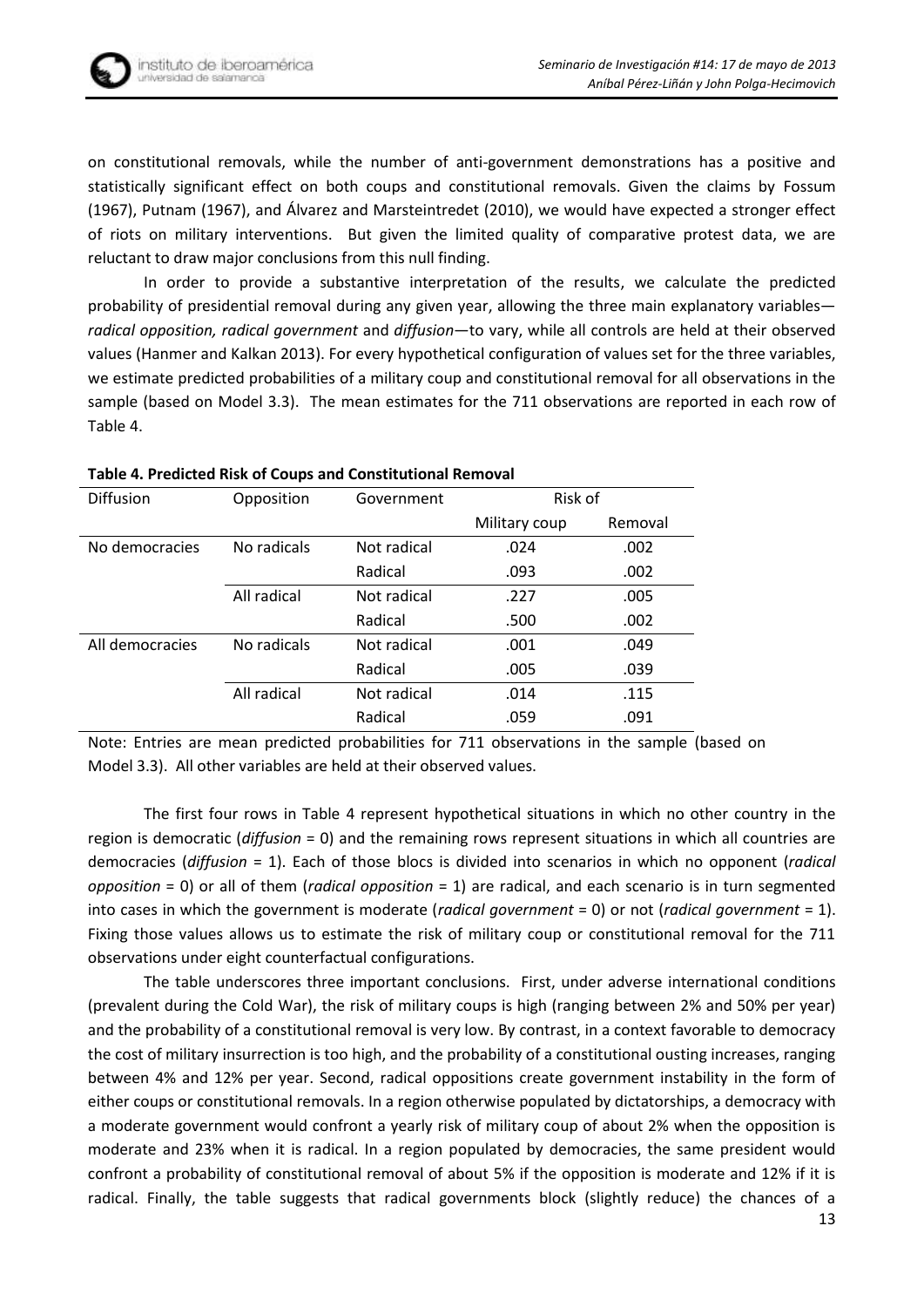

constitutional removal, and thus channel opposition efforts towards military insurrection. In a favorable international environment, a radical opposition would create a risk of military coup of about 1% when the government is moderate and 6% when the government is radical. In a hostile international environment, those estimates would rise steeply to 23% and 50%, respectively.

The data suggest that impeachments and other legal procedures to remove presidents are similar to military coups d'état in many ways, but take on a constitutional cloak in a democratic context. So while a pattern of presidential instability may persist in Latin America, the regional context has been important to direct the resolution of presidential crises toward constitutional outcomes. Underlying this removal under whichever guise—is the common thread of radicalization of opposition groups. However, increasing radicalization of government forces in several countries should be a reason for concern, because the closure of constitutional venues redirects radical opponents towards military conspiracies.

## **4. Discussion and Conclusions**

We developed a unified theory of constitutional and unconstitutional presidential instability, and tested the theory using a competing risks model that examines the impact of economic, political, and social variables on an original data set of all Latin American presidential exits from 1945 to 2009. The key contribution of this piece is to analyze causes of all types of presidential exit in Latin America rather than each category separately, to show the convergent and divergent factors that affect presidential transfers of power.

An ample literature has examined the causes of coups and to a lesser degree, causes of presidential impeachment and other forms of presidential removal. Yet with few exceptions, research has not examined the causes of these phenomena together. Our challenge the way many Latin American politicians, pundits, and journalists view contemporary episodes of political instability across the region.

For example, rather than understanding the 2009 military coup in Honduras as an anomaly, our findings suggest that military intervention was a likely outcome. According to [Llanos and Marsteintredet](#page-16-21)  [\(2010b, 180\)](#page-16-21) President Zelaya progressively moved towards the left of the ruling Liberal Party: "Radicalized, his political decisions started to cause friction with the vice-president, his own party, Congress, and the business sector." Driven partly by internal disputes about succession, party leaders abandoned the president and sided with the more recalcitrant sectors of the opposition. The president insisted in conducting a popular plebiscite to reform the constitution against the opposition of Congress, the Supreme Court, and military officers. Legislators threatened to remove Zelaya, but a constitutional reform had eliminated the impeachment procedure in 2002. In the end a military operation overthrew Zelaya in June 2009 [\(Taylor-Robinson and Ura 2013\)](#page-17-1). In this context, the predicted risk of coup anticipated by our model (3.3) for Honduras in 2009 is 11%, while the risk of constitutional removal is just 4%.

Likewise, the "express impeachment" of Paraguayan president Fernando Lugo in June 2012 illustrates the role of a radicalized opposition and of the broader regional context in dictating the resolution of a presidential crisis. Like Zelaya, Lugo confronted an alliance of opponents increasingly intransigent with the leftist orientation of his administration. And just as in the Honduran case, disputes about succession within the ruling coalition triggered the departure of his allies in Congress. Lugo, however, was not a radical president—until mid-June he governed in coalition with the center-right Liberal Party. However, facing a hostile Congress and criticism resulting from clashes between landless peasants and the police, Lugo was ultimately impeached and removed from office ([Cerna Villagra and Solís Delgadillo 2012](#page-15-17)). Anticipating condemnation from other countries in the region, the new administration underscored that the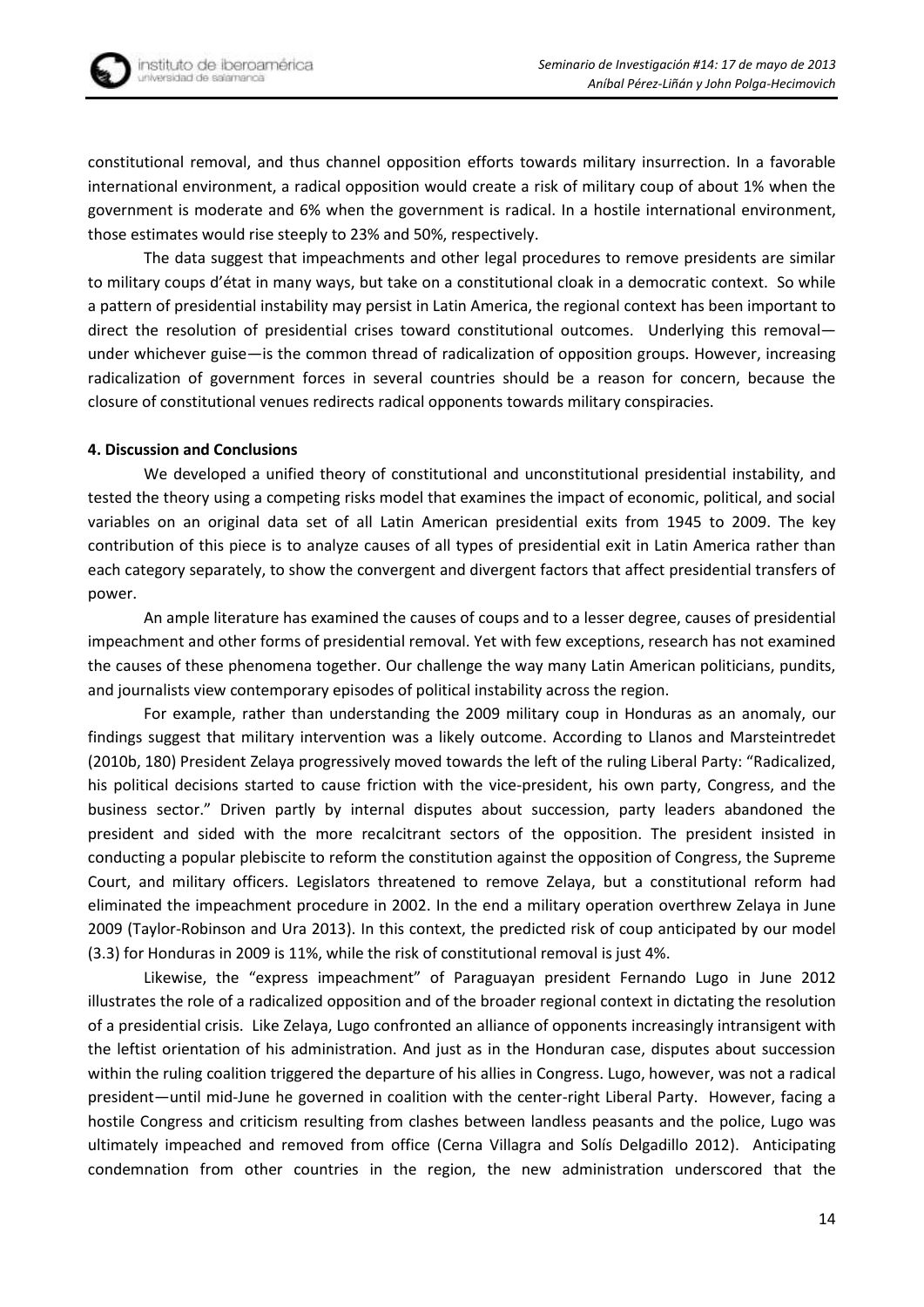impeachment procedure had been conducted within the constitution, but members of the Southern Common Market (Mercosur) suspended Paraguay until an elected administration took office in 2013.

Our findings indicate that in contrast to some of the established literature [\(Hochstetler](#page-16-14) 2006; Pérez-[Liñán 2007](#page-17-0)), all types of presidential exit are caused by a *common* factor: the radicalization of the opposition. An increase in social mobilization resulting from radicalization may serve as a common mechanism to activate presidential instability. However, regional trends determined the particular impact of radicalism on the political regime. This is consistent with prior findings in the literature. For example, Mainwaring and Pérez-Liñán [\(2003\)](#page-16-10) and Pérez-Liñán [\(2007\)](#page-17-0) explain the decrease in democratic breakdowns in Latin America since the early 1990s partially through the changing post-Cold War international context (changes in U.S. foreign policy, the importance of the Organization of American States, the position of the Catholic Church, etc.).

At the same time, our findings provide evidence that radical presidents block the institutional channels that allow opponents to defy the government. This strategy disempowers moderate opponents, but directs radical ones towards armed insurrection. This process, erroneously described by Linz (1978) as an "abdication" of the moderates, in fact reflects a dynamic of polarization that expands the risk of military coups (Bermeo 2003). In a regional context in which several governments have signaled growing levels of radicalism in the early twenty-first century, this result is undoubtedly a source of concern for the future.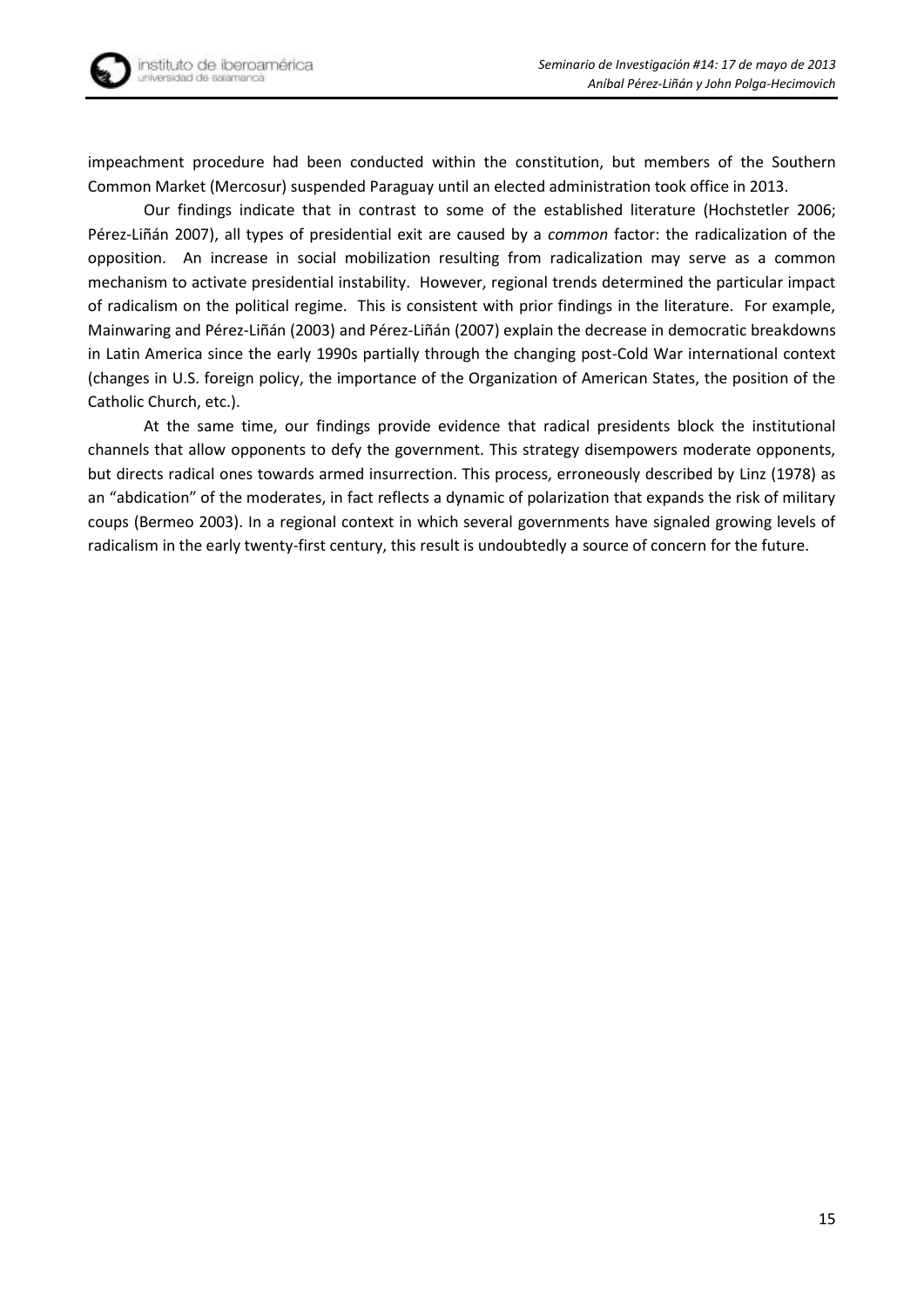### **5. References**

- <span id="page-15-4"></span>Álvarez, Michael E., and Leiv Marsteintredet. 2010. "Presidential and Democratic Breakdowns in Latin America: Similar Causes, Different Outcomes." In *Presidential Breakdowns in Latin America. Causes and Outcomes of Executive Instability in Developing Democracies*, ed. M. Llanos and L. Marsteintredet. New York: Palgrave Macmillan, 33-52.
- <span id="page-15-3"></span>Baumgartner, Jody C., and Naoko Kada, eds. 2003. *Checking Executive Power: Presidential Impeachment in Comparative Perspective*. Westport, CT: Praeger Publishers.
- <span id="page-15-14"></span>Beck, Nathaniel, Jonathan N. Katz, and Richard Tucker. 1998. "Taking Time Seriously: Time-Series-Cross-Section Analysis With a Binary Dependent Variable." *American Journal of Political Science* 42 (4):1260-1288.
- <span id="page-15-0"></span>Belkin, Aaron, and Evan Schofer. 2003. "Toward a Structural Understanding of Coup Risk." *Journal of Conflict Resolution* 47 (5):594-620.
- <span id="page-15-7"></span>Bermeo, Nancy. 2003. *Ordinary People in Extraordinary Times. The Citizenry and the Breakdown of Democracy*. Princeton: Princeton University Press.
- <span id="page-15-13"></span>Box-Steffensmeier, Janet M., and Bradford S. Jones. 2004. *Event History Modeling. A Guide for Social Scientists*, *Analytical Methods for Social Research*. Cambridge: Cambridge University Press.
- <span id="page-15-8"></span>Brinks, Daniel, and Michael Coppedge. 2006. "Diffusion is no Illusion. Neighbor Emulation in the Third Wave of Democracy." *Comparative Political Studies* 39 (4):463-489.
- <span id="page-15-15"></span>Carter, David B., and Curtis S. Signorino. 2010. "Back to the Future: Modeling Time Dependence in Binary Data." *Political Analysis* 18 (4):272-290.
- <span id="page-15-17"></span>Cerna Villagra, Sarah Patricia, and Juan Mario Solís Delgadillo. 2012. *"La crisis institucional paraguaya de 2012 a la luz de las élites parlamentarias." Boletín Elites Parlamentarias Latinoamericanas 42.* [cited November 2012]. Available from [http://americo.usal.es/iberoame/sites/default/files/cerna\\_villagra\\_boletin\\_opinion42.pdf.](http://americo.usal.es/iberoame/sites/default/files/cerna_villagra_boletin_opinion42.pdf)
- <span id="page-15-12"></span>Cheibub, José Antonio. 2002. "Minority Governments, Deadlock Situations, and the Survival of Presidential Democracies." *Comparative Political Studies* 35 (3):284-312.
- <span id="page-15-1"></span>Collier, Paul, and Anke Hoeffler. 2006. Grand Extortion: Coup Risk and the Military as a Protection Racket. Oxford: Centre for the Study of African Economies, Oxford University.
- <span id="page-15-6"></span>Dix, Robert H. 1994. "Military Coups and Military Rule in Latin America." *Armed Forces & Society* 20 (3):439- 456.
- <span id="page-15-11"></span>Finer, Samuel E. 1962. *The Man on Horseback*. London: Pall Mall.
- <span id="page-15-2"></span>Fitch, J. Samuel. 2005. "Post-Transition Coups: Ecuador 2000, an Essay in Honor of Martin Needler." *Journal of Political and Military Sociology* 33 (1):39-58.
- <span id="page-15-5"></span>Fossum, Egil. 1967. "Factors Influencing the Occurrence of Military Coups D'Etat in Latin America." *Journal of Peace Research* 4 (3):228-251.
- <span id="page-15-10"></span>Gleditsch, Kristian Skrede. 2002. *All International Politics is Local - The Diffusion of Conflict, Integration, and Democratization*. Ann Arbor: The University of Michigan Press.
- <span id="page-15-16"></span>Hanmer, Michael J., and Kerem Ozan Kalkan. 2013. "Behind the Curve: Clarifying the Best Approach to Calculating Predicted Probabilities and Marginal Effects from Limited Dependent Variable Models." *American Journal of Political Science* 57 (1):263-277.
- <span id="page-15-9"></span>Helmke, Gretchen. 2010. "The Origins of Institutional Crisis in Latin America." *American Journal of Political Science* 54 (3):737-750.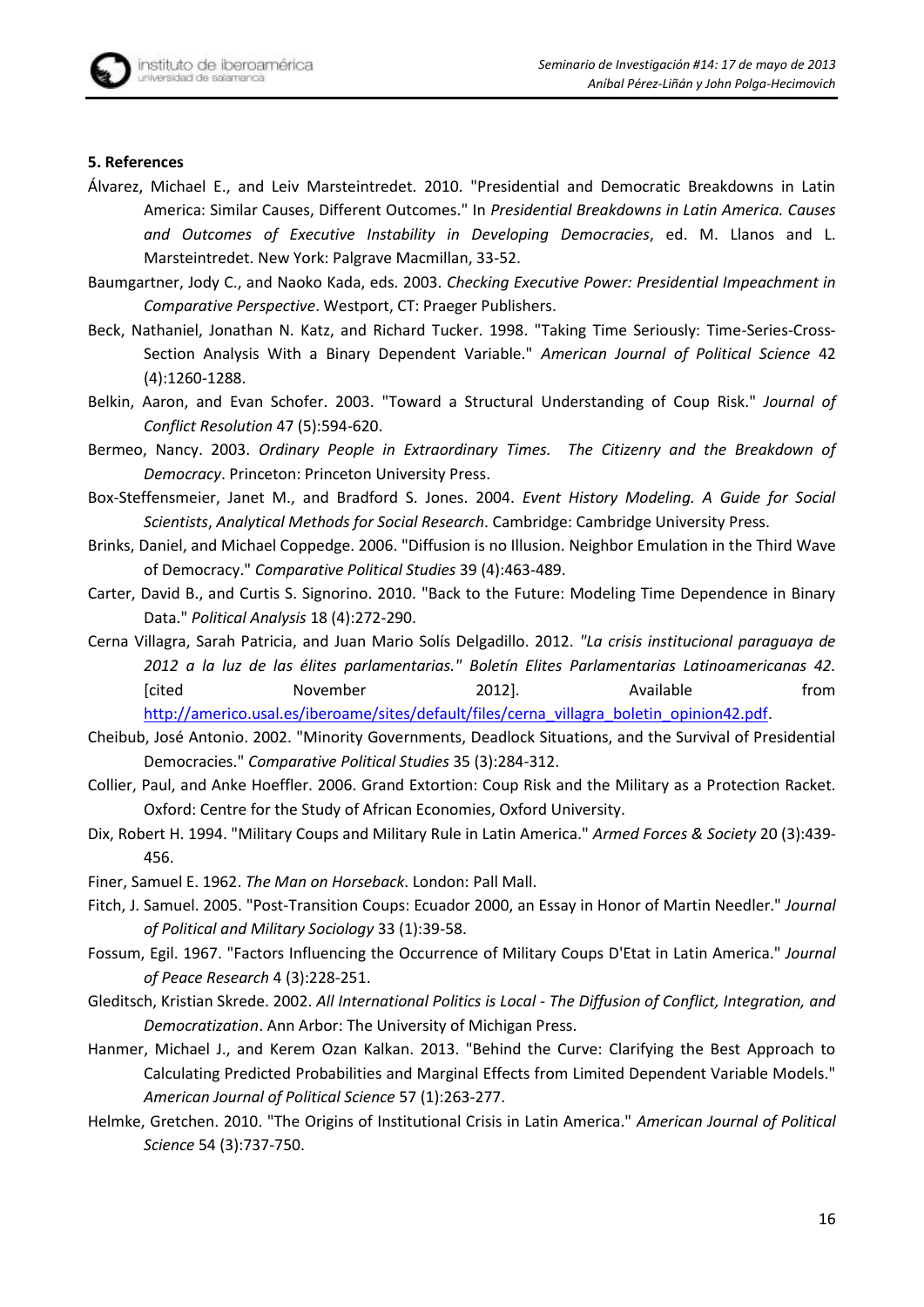<span id="page-16-17"></span>

<span id="page-16-14"></span>Hochstetler, Kathryn. 2006. "Rethinking Presidentialism: Challenges and Presidential Falls in South America." *Comparative Politics* 38 (4):401-18.

<span id="page-16-18"></span>Huntington, Samuel P. 1968. *Political Order in Changing Societies*. New Haven, CT: Yale University Press.

- <span id="page-16-4"></span>Kada, Naoko. 2003. "Impeachment as a Punishment for Corruption? The Cases of Brazil and Venezuela." In *Checking Executive Power: Presidential Impeachment in Comparative Perspective*, ed. J. C. Baumgartner and N. Kada. Wesport, CN: Praeger, 113-135.
- <span id="page-16-0"></span>Kim, Young Hun, and Donna Bahry. 2008. "Interrupted Presidencies in Third Wave Democracies." *Journal of Politics* 70 (3):807-822.
- <span id="page-16-20"></span>Laakso, Markku, and Rein Taagepera. 1979. "Effective Number of Parties: A Measure with Application to West Europe." *Comparative Political Studies* 12:3-27.

<span id="page-16-8"></span>Levitsky, Steven, and Lucan Way. 2010. *Competitive Authoritarianism: Hybrid Regimes After the Cold War*. New York: Cambridge University Press.

- <span id="page-16-7"></span>Linz, Juan J. 1978. *Crisis, Breakdown, and Reequilibration*. Baltimore: Johns Hopkins University Press.
- <span id="page-16-11"></span>Linz, Juan J. 1990. "The Perils of Presidentialism." *Journal of Democracy* 1 (1):51-69.

<span id="page-16-12"></span>Linz, Juan J., and Arturo Valenzuela. 1994. "Introduction." In *The Failure of Presidential Democracy. Vol. 2, The case of Latin America*, ed. J. J. Linz and A. Valenzuela. Baltimore: Johns Hopkins University Press.

- <span id="page-16-1"></span>Llanos, Mariana, and Leiv Marsteintredet, eds. 2010a. *Presidential Breakdowns in Latin America. Causes and Outcomes of Executive Instability in Developing Democracies*. New York: Palgrave Macmillan.
- <span id="page-16-21"></span>Llanos, Mariana, and Leiv Marsteintredet. 2010b. "Ruptura y continuidad: la caída de «Mel» Zelaya en perspectiva comparada." *América Latina Hoy* 55:173-197.
- <span id="page-16-9"></span>Londregan, John B., and Keith T. Poole. 1990. "Poverty, the Coup Trap, and the Seizure of Executive Power." *World Politics* 42 (2):151-183.
- <span id="page-16-15"></span><span id="page-16-3"></span>Lowenthal, Abraham. 1974. "Review: Armies and Politics in Latin America." *World Politics* 27 (1):107-130. Luttwak, Edward. 1969. *Coup d'Etat: A Practical Handbook*. New York: Knopf.
- <span id="page-16-13"></span>Mainwaring, Scott. 1993. "Presidentialism, Multipartism, and Democracy." *Comparative Political Studies* 26 (2 (July)):198-228.
- <span id="page-16-19"></span>Mainwaring, Scott, Daniel Brinks, and Aníbal Pérez-Liñán. 2007. "Classifying Political Regimes in Latin America, 1945-2004." In *Regimes and Democracy in Latin America. Theories and Methods*, ed. G. Munck. Oxford: Oxford University Press, 123-160.
- <span id="page-16-10"></span>Mainwaring, Scott, and Aníbal Pérez-Liñán. 2003. "Level of Development and Democracy: Latin American Exceptionalism, 1945-1996." *Comparative Political Studies* 36 (9):1031-1067.
- <span id="page-16-6"></span>Mainwaring, Scott, and Aníbal Pérez-Liñán. 2013. *The Emergence and Fall of Democracies and Dictatorships: Latin America since 1900*. Cambridge: Cambridge University Press.
- <span id="page-16-16"></span>Mainwaring, Scott, and Mathew Soberg Shugart. 1997. "Conclusion: Presidentialism and the Party System." In *Presidentialism and Democracy in Latin America*, ed. S. Mainwaring and M. S. Shugart. Cambridge: Cambridge University Press.
- <span id="page-16-5"></span>Marsteintredet, Leiv, and Einar Berntzen. 2008. "Reducing the Perils of Presidentialism through Presidential Interruptions." *Comparative Politics* 41 (1):83-101.
- <span id="page-16-2"></span>Needler, Martin C. 1966. "Political Development and Military Intervention in Latin America." *The American Political Science Review* 60 (3):616-626.